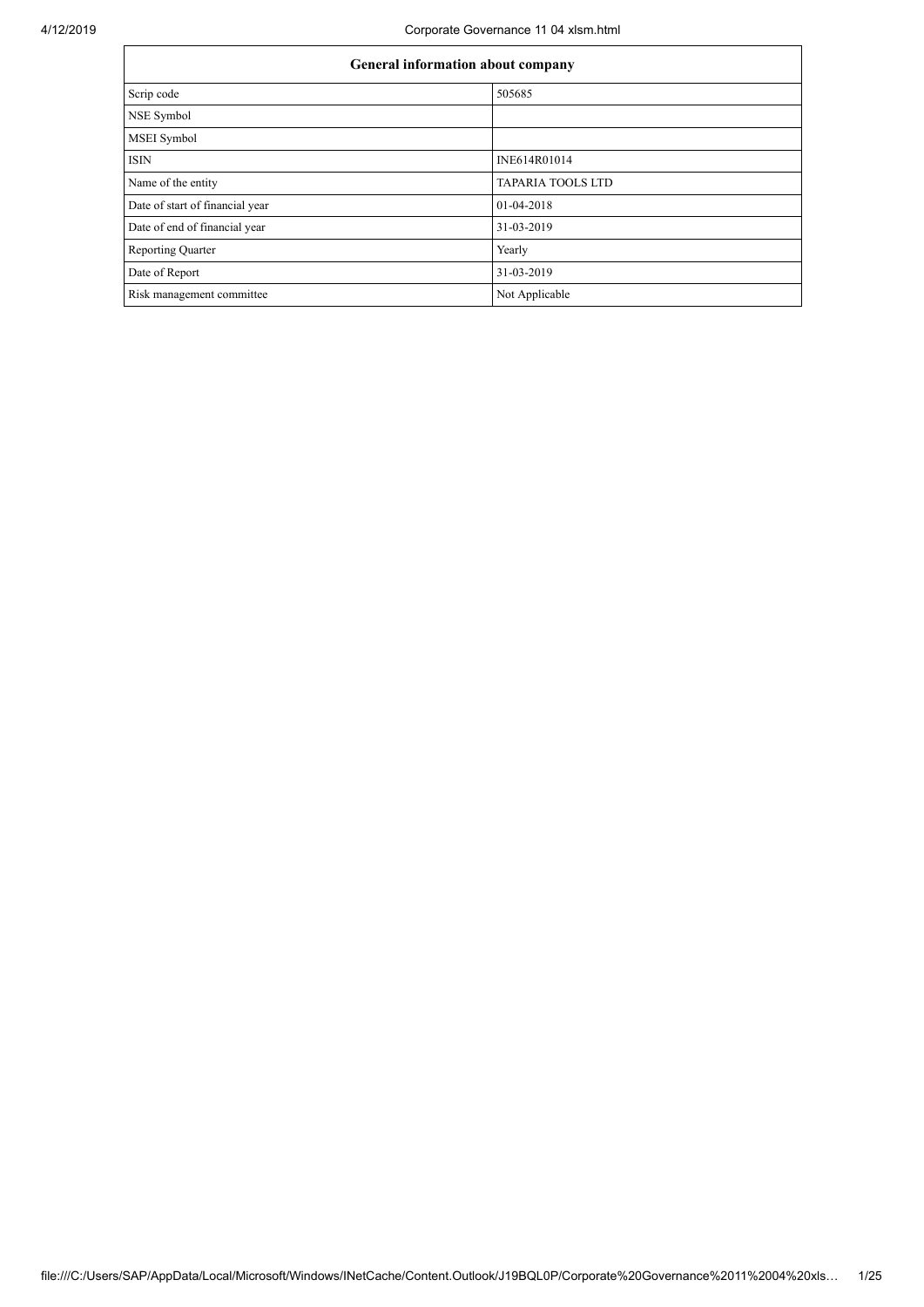|                         | <b>Annexure I</b>                                                                                                                                                                                                                                                                                                                                                                                                                                   |                                                           |                     |          |                                                       |                   |  |                                                                                                                                                                          |                                                                                                                                                                                                            |                                      |                                                    |              |                  |  |  |
|-------------------------|-----------------------------------------------------------------------------------------------------------------------------------------------------------------------------------------------------------------------------------------------------------------------------------------------------------------------------------------------------------------------------------------------------------------------------------------------------|-----------------------------------------------------------|---------------------|----------|-------------------------------------------------------|-------------------|--|--------------------------------------------------------------------------------------------------------------------------------------------------------------------------|------------------------------------------------------------------------------------------------------------------------------------------------------------------------------------------------------------|--------------------------------------|----------------------------------------------------|--------------|------------------|--|--|
|                         | Annexure I to be submitted by listed entity on quarterly basis                                                                                                                                                                                                                                                                                                                                                                                      |                                                           |                     |          |                                                       |                   |  |                                                                                                                                                                          |                                                                                                                                                                                                            |                                      |                                                    |              |                  |  |  |
|                         | I. Composition of Board of Directors                                                                                                                                                                                                                                                                                                                                                                                                                |                                                           |                     |          |                                                       |                   |  |                                                                                                                                                                          |                                                                                                                                                                                                            |                                      |                                                    |              |                  |  |  |
|                         |                                                                                                                                                                                                                                                                                                                                                                                                                                                     |                                                           |                     |          |                                                       |                   |  | Disclosure of notes on composition of board of directors explanatory                                                                                                     |                                                                                                                                                                                                            |                                      |                                                    |              |                  |  |  |
|                         |                                                                                                                                                                                                                                                                                                                                                                                                                                                     |                                                           |                     |          |                                                       |                   |  |                                                                                                                                                                          |                                                                                                                                                                                                            |                                      | Wether the listed entity has a Regular Chairperson | Yes          |                  |  |  |
| Sr                      | No of<br>Directorship<br>in listed<br>entities<br>Tenure<br>Date of<br>Title<br>of<br>including<br>Category<br>Name of the<br>Category 2<br>appointment<br>Date of<br>(Mr)<br>Category 1<br><b>DIN</b><br>$3$ of<br>this listed<br>PAN<br>director<br>of directors<br>in the<br>cessation<br>Director<br>of directors<br>directors<br>entity (Refer<br>(in<br>Ms)<br>current term<br>Regulation<br>months)<br>$25(1)$ of<br>Listing<br>Regulations) |                                                           |                     |          |                                                       |                   |  | Number of<br>memberships<br>in Audit/<br>Stakeholder<br>Committee(s)<br>including this<br>listed entity<br>(Refer<br>Regulation<br>$26(1)$ of<br>Listing<br>Regulations) | No of post<br>of<br>Chairperson<br>in Audit/<br>Stakeholder<br>Committee<br>held in listed<br>entities<br>including<br>this listed<br>entity (Refer<br>Regulation<br>$26(1)$ of<br>Listing<br>Regulations) | Notes for<br>not<br>providing<br>PAN | Notes for<br>not<br>providing<br><b>DIN</b>        |              |                  |  |  |
| -1                      | Mr                                                                                                                                                                                                                                                                                                                                                                                                                                                  | <b>JUGALKISHOR</b><br><b>RAMCHANDRA</b><br>JAJU           | AAWPJ6434F          | 00527193 | Non-<br>Executive -<br>Independent<br>Director        | Not<br>Applicable |  | 11-02-2019                                                                                                                                                               |                                                                                                                                                                                                            | $\sqrt{2}$                           |                                                    | $\mathbf{0}$ | $\boldsymbol{0}$ |  |  |
| $\overline{2}$          | Mr                                                                                                                                                                                                                                                                                                                                                                                                                                                  | <b>DEVIPRASAD</b><br><b>KANHAIYALAL</b><br><b>TAPARIA</b> | AAAPT3472B          | 00126892 | Non-<br>Executive -<br>Non<br>Independent<br>Director | Not<br>Applicable |  | 27-09-2017                                                                                                                                                               |                                                                                                                                                                                                            | 18                                   |                                                    | $\sqrt{2}$   |                  |  |  |
| $\overline{\mathbf{3}}$ | Mr                                                                                                                                                                                                                                                                                                                                                                                                                                                  | <b>GOVINDLAL</b><br><b>SAMDANI</b><br>MANASAWALA          | AALPM9010H 01267114 |          | Non-<br>Executive -<br>Independent<br>Director        | Not<br>Applicable |  | 24-09-2014                                                                                                                                                               |                                                                                                                                                                                                            | 54                                   | $\overline{c}$                                     | $\sqrt{2}$   | 1                |  |  |
| $\overline{4}$          | Mr                                                                                                                                                                                                                                                                                                                                                                                                                                                  | <b>HARNARAYAN</b><br><b>HANUMANBUX</b><br><b>TAPARIA</b>  | AAAPT3471C          | 00126774 | Executive<br>Director                                 | Chairperson       |  | 17-09-2015                                                                                                                                                               |                                                                                                                                                                                                            | 42                                   |                                                    |              | $\boldsymbol{0}$ |  |  |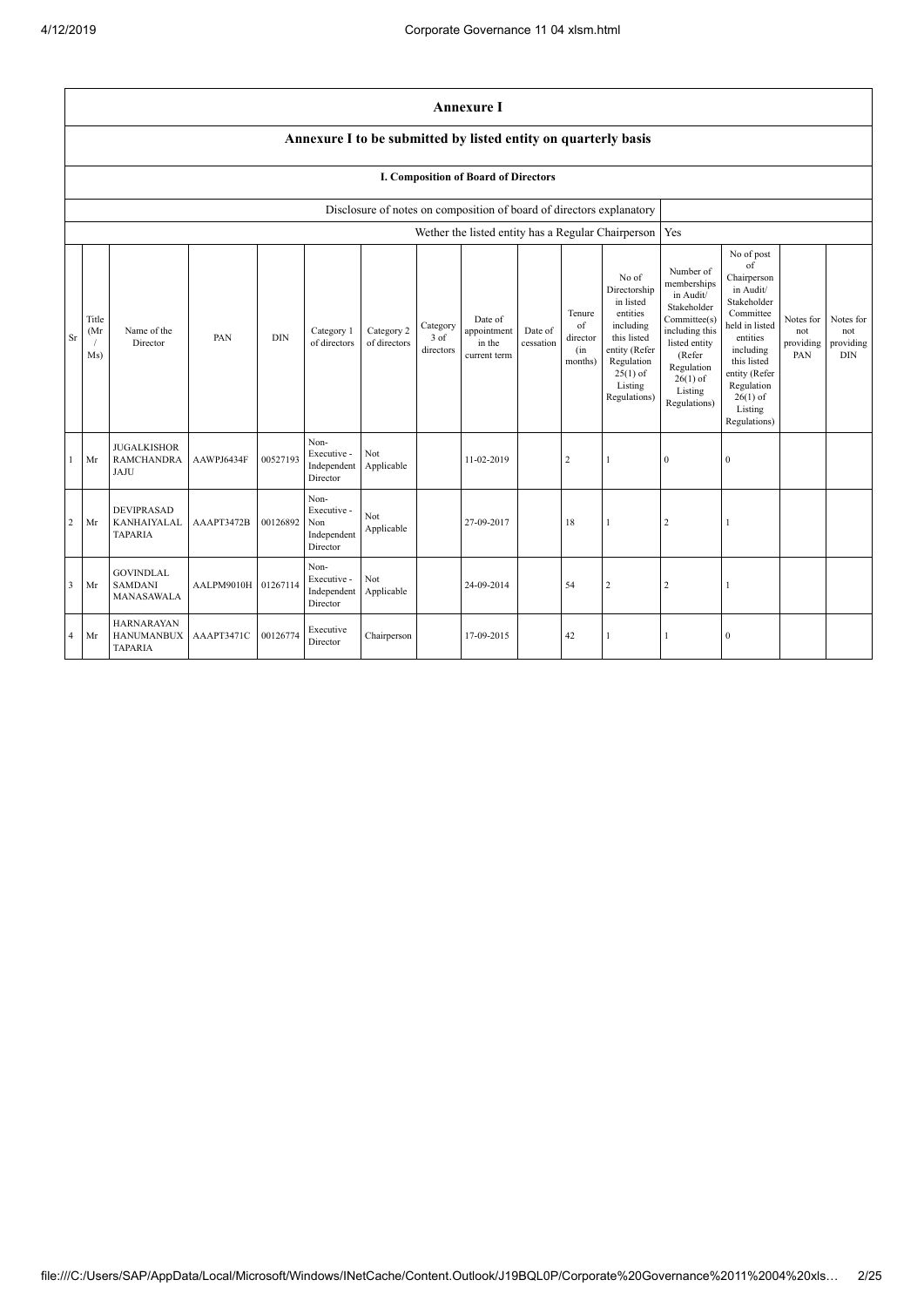|                                                                                                                                                                                                                                                                                                                                                                                                                                                                                                                                                                                                                                                                                                                                                                                                                                                                                                   | Annexure I to be submitted by listed entity on quarterly basis       |                                                           |                     |          |                                                       |                   |  |                                      |                               |    |   |              |                  |  |  |
|---------------------------------------------------------------------------------------------------------------------------------------------------------------------------------------------------------------------------------------------------------------------------------------------------------------------------------------------------------------------------------------------------------------------------------------------------------------------------------------------------------------------------------------------------------------------------------------------------------------------------------------------------------------------------------------------------------------------------------------------------------------------------------------------------------------------------------------------------------------------------------------------------|----------------------------------------------------------------------|-----------------------------------------------------------|---------------------|----------|-------------------------------------------------------|-------------------|--|--------------------------------------|-------------------------------|----|---|--------------|------------------|--|--|
|                                                                                                                                                                                                                                                                                                                                                                                                                                                                                                                                                                                                                                                                                                                                                                                                                                                                                                   |                                                                      |                                                           |                     |          |                                                       |                   |  | I. Composition of Board of Directors |                               |    |   |              |                  |  |  |
|                                                                                                                                                                                                                                                                                                                                                                                                                                                                                                                                                                                                                                                                                                                                                                                                                                                                                                   | Disclosure of notes on composition of board of directors explanatory |                                                           |                     |          |                                                       |                   |  |                                      |                               |    |   |              |                  |  |  |
| No of post<br>of<br>Number of<br>No of<br>Chairperson<br>memberships<br>Directorship<br>in Audit/<br>in Audit/<br>in listed<br>Stakeholder<br>Stakeholder<br>entities<br>Committee<br>Tenure<br>Title<br>Committee(s)<br>Notes for<br>Date of<br>including<br>$\alpha$ f<br>held in listed<br>Category 2<br>Category<br>including this<br>(Mr)<br>Category 1<br>appointment<br>Date of<br>not<br>this listed<br>PAN<br><b>DIN</b><br>3 of<br>Sr<br>Name of the Director<br>entities<br>of<br>director<br>of directors<br>in the<br>cessation<br>listed entity<br>providing<br>entity (Refer<br>directors<br>directors<br>including<br>(in<br>(Refer<br>PAN<br>Ms)<br>current term<br>this listed<br>Regulation<br>months)<br>Regulation<br>$25(1)$ of<br>entity (Refer<br>$26(1)$ of<br>Listing<br>Regulation<br>Listing<br>Regulations)<br>$26(1)$ of<br>Regulations)<br>Listing<br>Regulations) |                                                                      |                                                           |                     |          |                                                       |                   |  |                                      | Notes<br>not<br>provid<br>DIN |    |   |              |                  |  |  |
| 5                                                                                                                                                                                                                                                                                                                                                                                                                                                                                                                                                                                                                                                                                                                                                                                                                                                                                                 | Mr                                                                   | <b>JAYAKRISHNA</b><br><b>HANUMANBUX</b><br><b>TAPARIA</b> | AAAPT8985B          | 00126945 | Non-<br>Executive -<br>Non<br>Independent<br>Director | Not<br>Applicable |  | 29-09-2018                           |                               | 6  |   | $\mathbf{0}$ | $\boldsymbol{0}$ |  |  |
| 6                                                                                                                                                                                                                                                                                                                                                                                                                                                                                                                                                                                                                                                                                                                                                                                                                                                                                                 | Mr                                                                   | <b>MADHAVPRASAD</b><br><b>TAPARIA</b>                     | AAAPT4735D          | 00126971 | Non-<br>Executive -<br>Non<br>Independent<br>Director | Not<br>Applicable |  | 29-09-2016                           |                               | 30 |   | $\mathbf{0}$ | $\mathbf{0}$     |  |  |
| 7                                                                                                                                                                                                                                                                                                                                                                                                                                                                                                                                                                                                                                                                                                                                                                                                                                                                                                 | Mr                                                                   | <b>RAJEEV</b><br><b>JUGALKISHOR</b><br><b>MUNDRA</b>      | AAWPM9354K 01352145 |          | Non-<br>Executive -<br>Independent<br>Director        | Not<br>Applicable |  | 24-09-2014                           |                               | 54 | 2 | -1           | $\mathbf{0}$     |  |  |
| 8                                                                                                                                                                                                                                                                                                                                                                                                                                                                                                                                                                                                                                                                                                                                                                                                                                                                                                 | Mr                                                                   | SIVARAMAKRISHNAN                                          | AKEPS1414L          | 06436717 | Executive<br>Director                                 | Not<br>Applicable |  | 03-11-2017                           |                               | 17 |   |              | $\mathbf{0}$     |  |  |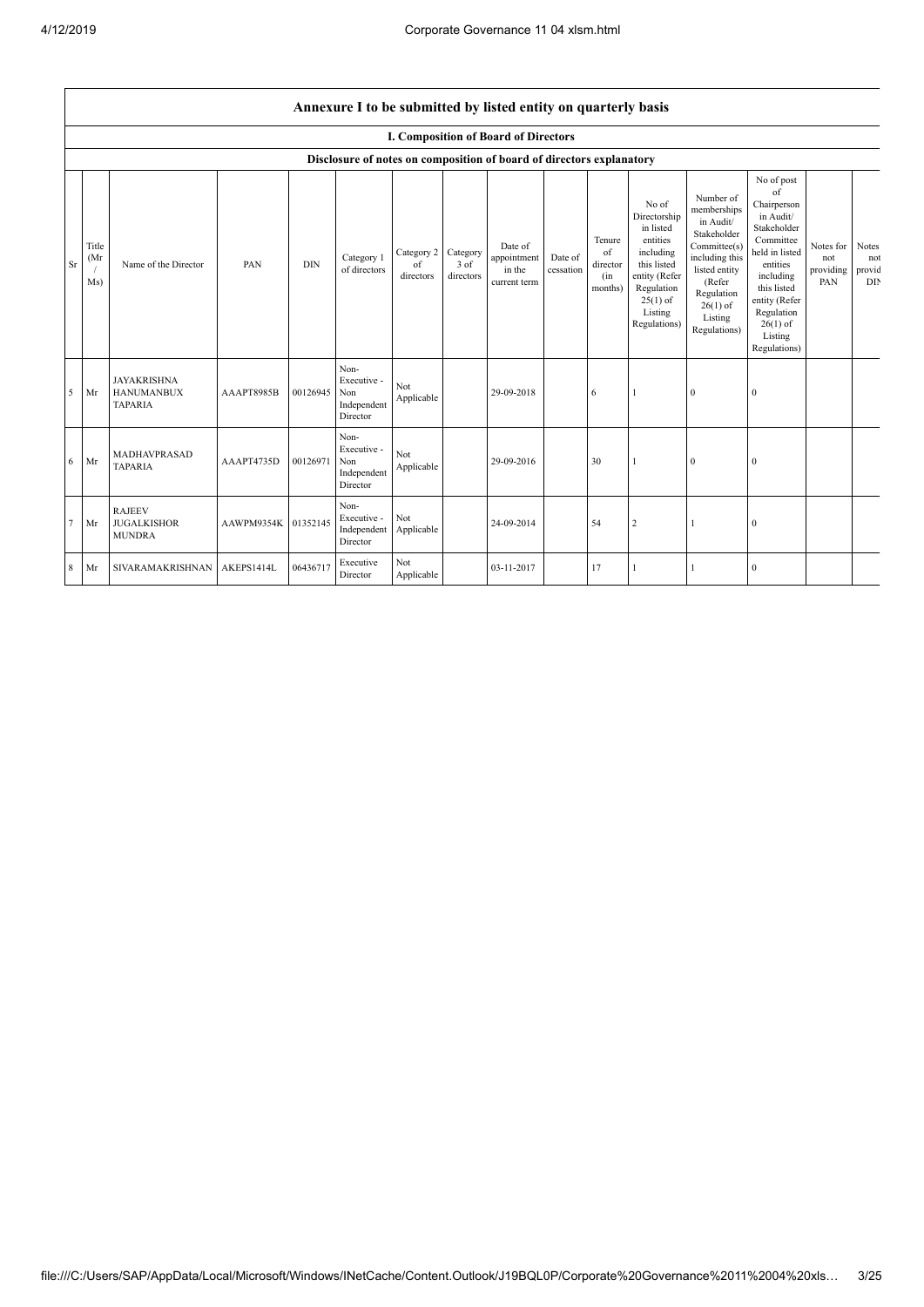|    | Annexure I to be submitted by listed entity on quarterly basis       |                                   |                     |            |                                                       |                               |                               |                                                  |                      |                                            |                                                                                                                                                    |                                                                                                                                                                          |                                                                                                                                                                                                            |                                      |                                             |
|----|----------------------------------------------------------------------|-----------------------------------|---------------------|------------|-------------------------------------------------------|-------------------------------|-------------------------------|--------------------------------------------------|----------------------|--------------------------------------------|----------------------------------------------------------------------------------------------------------------------------------------------------|--------------------------------------------------------------------------------------------------------------------------------------------------------------------------|------------------------------------------------------------------------------------------------------------------------------------------------------------------------------------------------------------|--------------------------------------|---------------------------------------------|
|    | I. Composition of Board of Directors                                 |                                   |                     |            |                                                       |                               |                               |                                                  |                      |                                            |                                                                                                                                                    |                                                                                                                                                                          |                                                                                                                                                                                                            |                                      |                                             |
|    | Disclosure of notes on composition of board of directors explanatory |                                   |                     |            |                                                       |                               |                               |                                                  |                      |                                            |                                                                                                                                                    |                                                                                                                                                                          |                                                                                                                                                                                                            |                                      |                                             |
| Sr | Title<br>(Mr)<br>Ms)                                                 | Name of the<br>Director           | PAN                 | <b>DIN</b> | Category 1<br>of directors                            | Category 2<br>of<br>directors | Category<br>3 of<br>directors | Date of<br>appointment<br>in the<br>current term | Date of<br>cessation | Tenure<br>of<br>director<br>(in<br>months) | No of<br>Directorship<br>in listed<br>entities<br>including<br>this listed<br>entity (Refer<br>Regulation<br>$25(1)$ of<br>Listing<br>Regulations) | Number of<br>memberships<br>in Audit/<br>Stakeholder<br>Committee(s)<br>including this<br>listed entity<br>(Refer<br>Regulation<br>$26(1)$ of<br>Listing<br>Regulations) | No of post<br>of<br>Chairperson<br>in Audit/<br>Stakeholder<br>Committee<br>held in listed<br>entities<br>including<br>this listed<br>entity (Refer<br>Regulation<br>$26(1)$ of<br>Listing<br>Regulations) | Notes for<br>not<br>providing<br>PAN | Notes for<br>not<br>providing<br><b>DIN</b> |
| 9  | Mr                                                                   | <b>VIRENDRAA</b><br><b>BANGUR</b> | AELPB5548M 00237043 |            | Non-<br>Executive -<br>Non<br>Independent<br>Director | Not<br>Applicable             |                               | 27-09-2017                                       |                      | 18                                         | $\overline{2}$                                                                                                                                     | $\mathbf{0}$                                                                                                                                                             | $\boldsymbol{0}$                                                                                                                                                                                           |                                      |                                             |
|    | $10$ Mrs                                                             | <b>DISHA</b><br><b>WADHWANI</b>   | CWZPS7743B          | 06980759   | Non-<br>Executive -<br>Independent<br>Director        | Not<br>Applicable             |                               | 29-09-2015                                       |                      | 42                                         | 1                                                                                                                                                  | $\Omega$                                                                                                                                                                 | $\mathbf{0}$                                                                                                                                                                                               |                                      |                                             |
|    | $11$ Mrs                                                             | PREMLATA<br><b>PUROHIT</b>        | AVPPP2255A          | 07846020   | Non-<br>Executive -<br>Independent<br>Director        | Not<br>Applicable             |                               | 27-09-2017                                       |                      | 18                                         | $\overline{2}$                                                                                                                                     | $\Omega$                                                                                                                                                                 | $\mathbf{0}$                                                                                                                                                                                               |                                      |                                             |
|    | 12 Mr                                                                | <b>DEVENDRA</b><br><b>VYAS</b>    | AEAPV8277Q          | 08019038   | Non-<br>Executive -<br>Independent<br>Director        | Not<br>Applicable             |                               | 11-12-2017                                       |                      | 16                                         | $\mathbf{1}$                                                                                                                                       | $\mathbf{0}$                                                                                                                                                             | $\boldsymbol{0}$                                                                                                                                                                                           |                                      |                                             |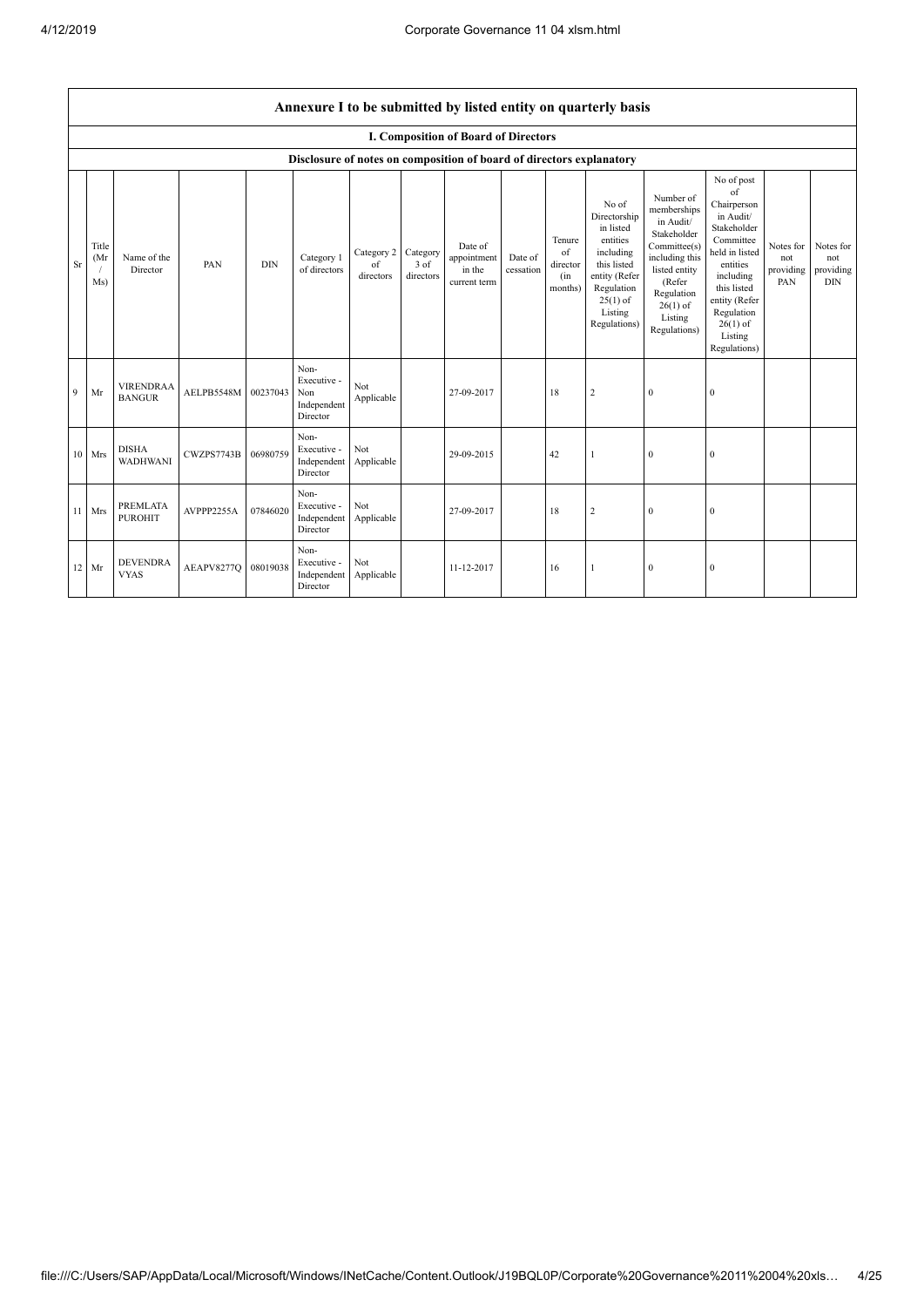|                | <b>Audit Committee Details</b> |                                            |                                             |                |            |  |  |  |  |  |
|----------------|--------------------------------|--------------------------------------------|---------------------------------------------|----------------|------------|--|--|--|--|--|
|                |                                |                                            |                                             |                |            |  |  |  |  |  |
| <b>Sr</b>      | <b>DIN</b><br>Number           | Date of<br>Appointment                     | Date of<br>Cessation                        | <b>Remarks</b> |            |  |  |  |  |  |
|                | 01267114                       | <b>GOVINDLAL SAMDANI</b><br>MANASAWALA     | Non-Executive - Independent<br>Director     | Chairperson    | 31-01-2015 |  |  |  |  |  |
| $\overline{2}$ | 00126892                       | <b>DEVIPRASAD</b><br>KANHAIYALAL TAPARIA   | Non-Executive - Non<br>Independent Director | Member         | 26-05-2018 |  |  |  |  |  |
| 3              | 01352145                       | <b>RAJEEV JUGALKISHOR</b><br><b>MUNDRA</b> | Non-Executive - Independent<br>Director     | Member         | 24-09-2014 |  |  |  |  |  |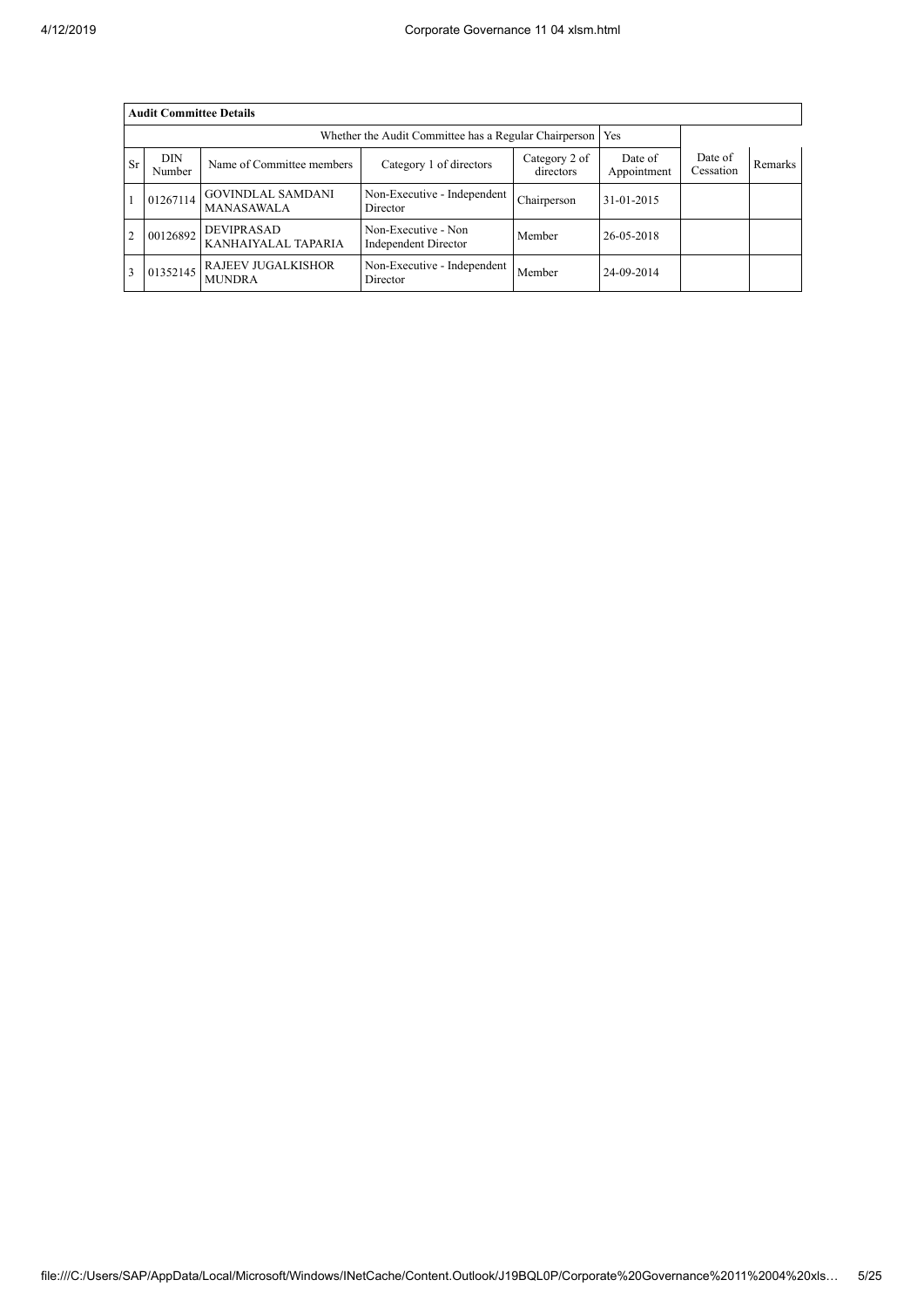|           | Nomination and remuneration committee |                                            |                                                    |                      |                |  |  |  |  |  |
|-----------|---------------------------------------|--------------------------------------------|----------------------------------------------------|----------------------|----------------|--|--|--|--|--|
|           |                                       |                                            |                                                    |                      |                |  |  |  |  |  |
| <b>Sr</b> | <b>DIN</b><br>Number                  | Name of Committee members                  | Date of<br>Appointment                             | Date of<br>Cessation | <b>Remarks</b> |  |  |  |  |  |
|           | 01267114                              | <b>GOVINDLAL SAMDANI</b><br>MANASAWALA     | Non-Executive - Independent<br>Director            | Chairperson          | 31-01-2015     |  |  |  |  |  |
| 2         | 00126892                              | <b>DEVIPRASAD</b><br>KANHAIYALAL TAPARIA   | Non-Executive - Non<br><b>Independent Director</b> | Member               | 26-05-2018     |  |  |  |  |  |
|           | 01352145                              | <b>RAJEEV JUGALKISHOR</b><br><b>MUNDRA</b> | Non-Executive - Independent<br>Director            | Member               | 24-09-2014     |  |  |  |  |  |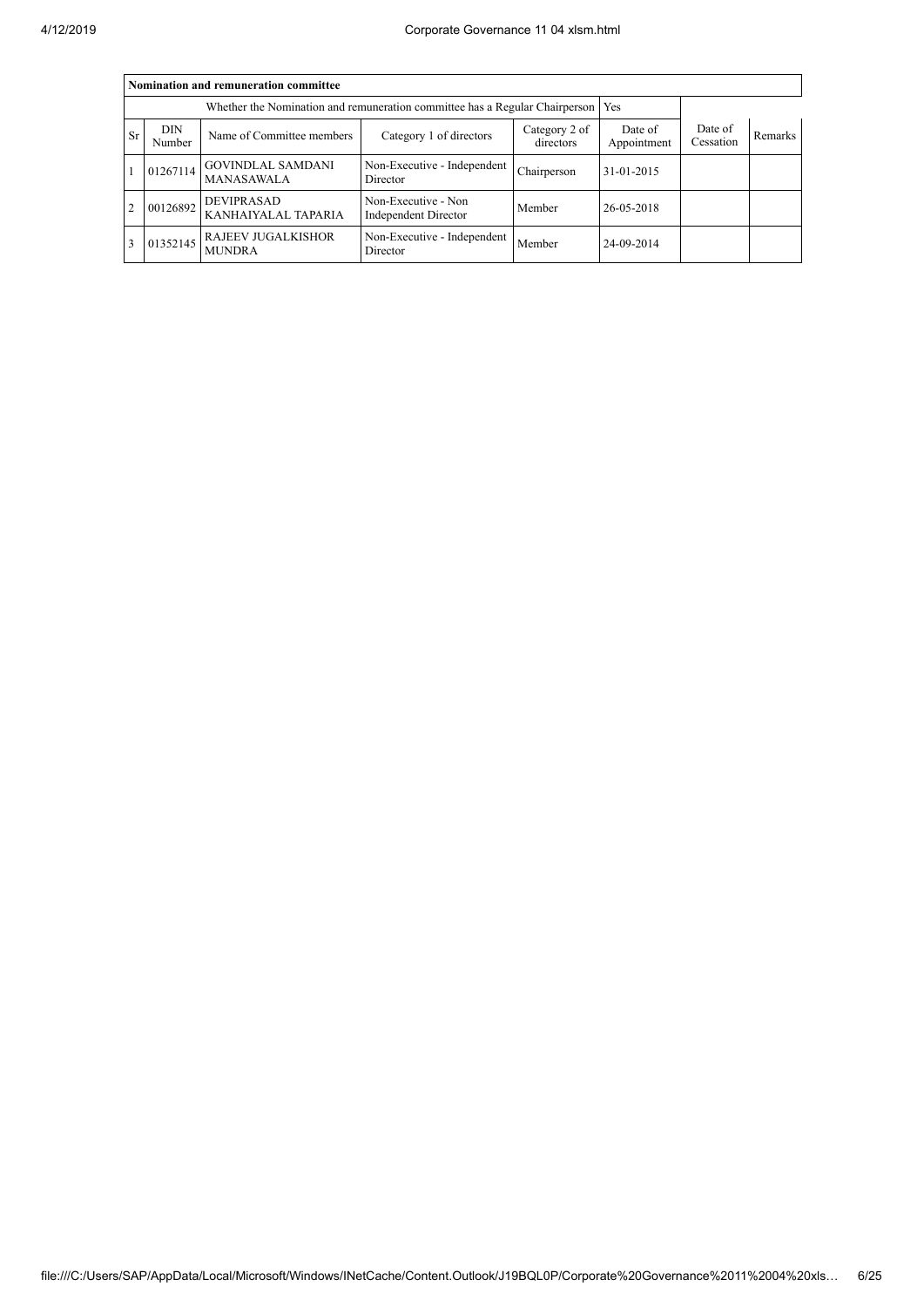|           | <b>Stakeholders Relationship Committee</b> |                                          |                                             |             |            |  |  |  |  |  |  |
|-----------|--------------------------------------------|------------------------------------------|---------------------------------------------|-------------|------------|--|--|--|--|--|--|
|           |                                            |                                          |                                             |             |            |  |  |  |  |  |  |
| <b>Sr</b> | <b>DIN</b><br>Number                       | Date of<br>Cessation                     | <b>Remarks</b>                              |             |            |  |  |  |  |  |  |
|           | 00126892                                   | <b>DEVIPRASAD</b><br>KANHAIYALAL TAPARIA | Non-Executive - Non<br>Independent Director | Chairperson | 27-09-2017 |  |  |  |  |  |  |
| $\cdot$ 2 | 00126774                                   | <b>HARNARAYAN</b><br>HANUMANBUX TAPARIA  | <b>Executive Director</b>                   | Member      | 17-09-2015 |  |  |  |  |  |  |
|           | 06436717                                   | I SIVARAMAKRISHNAN                       | <b>Executive Director</b>                   | Member      | 03-11-2017 |  |  |  |  |  |  |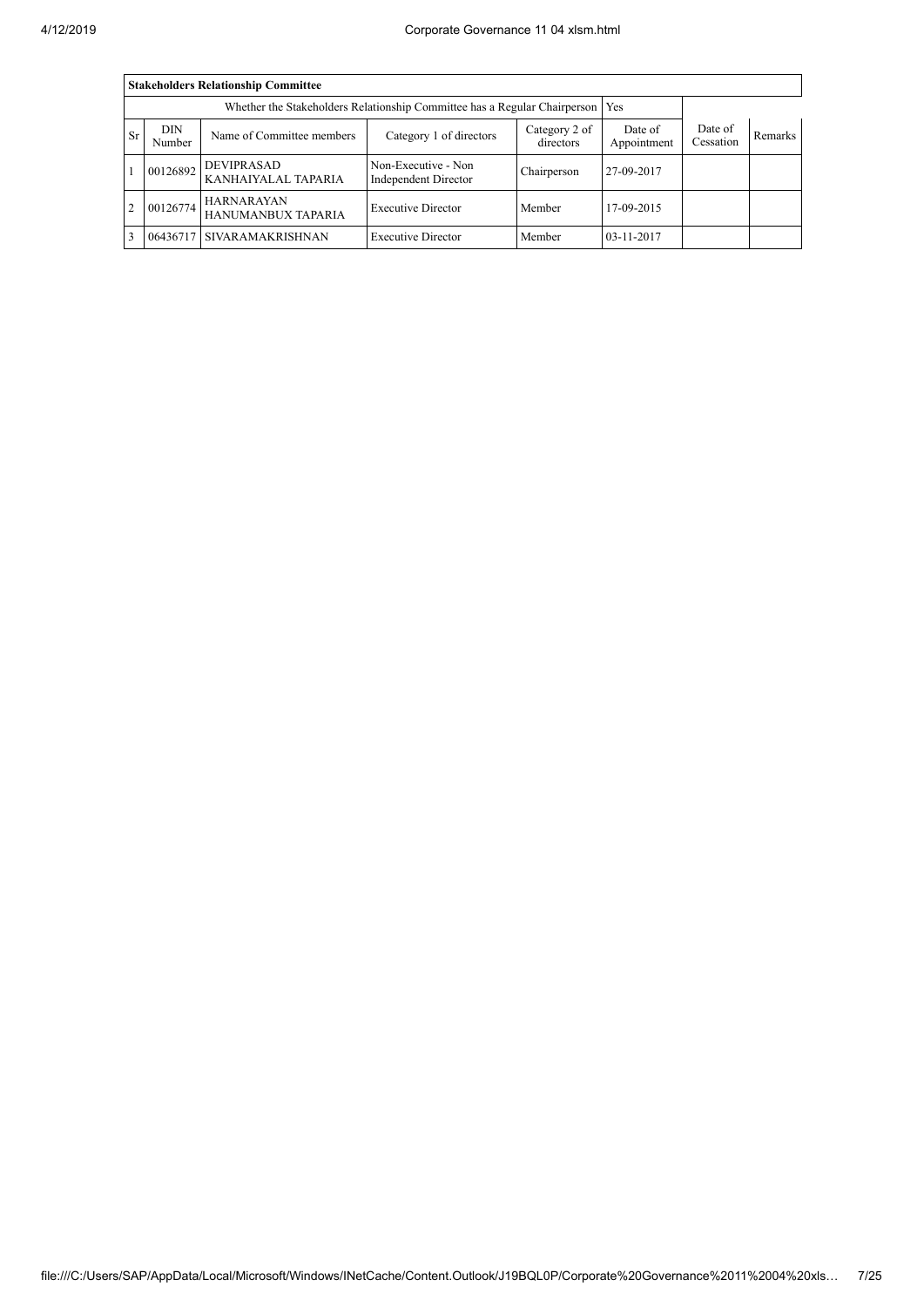|      | <b>Risk Management Committee</b> |                                                                 |                            |                            |                        |                      |         |  |  |
|------|----------------------------------|-----------------------------------------------------------------|----------------------------|----------------------------|------------------------|----------------------|---------|--|--|
|      |                                  | Whether the Risk Management Committee has a Regular Chairperson |                            |                            |                        |                      |         |  |  |
| l Sr | DIN<br>Number                    | Name of Committee<br>members                                    | Category 1 of<br>directors | Category 2 of<br>directors | Date of<br>Appointment | Date of<br>Cessation | Remarks |  |  |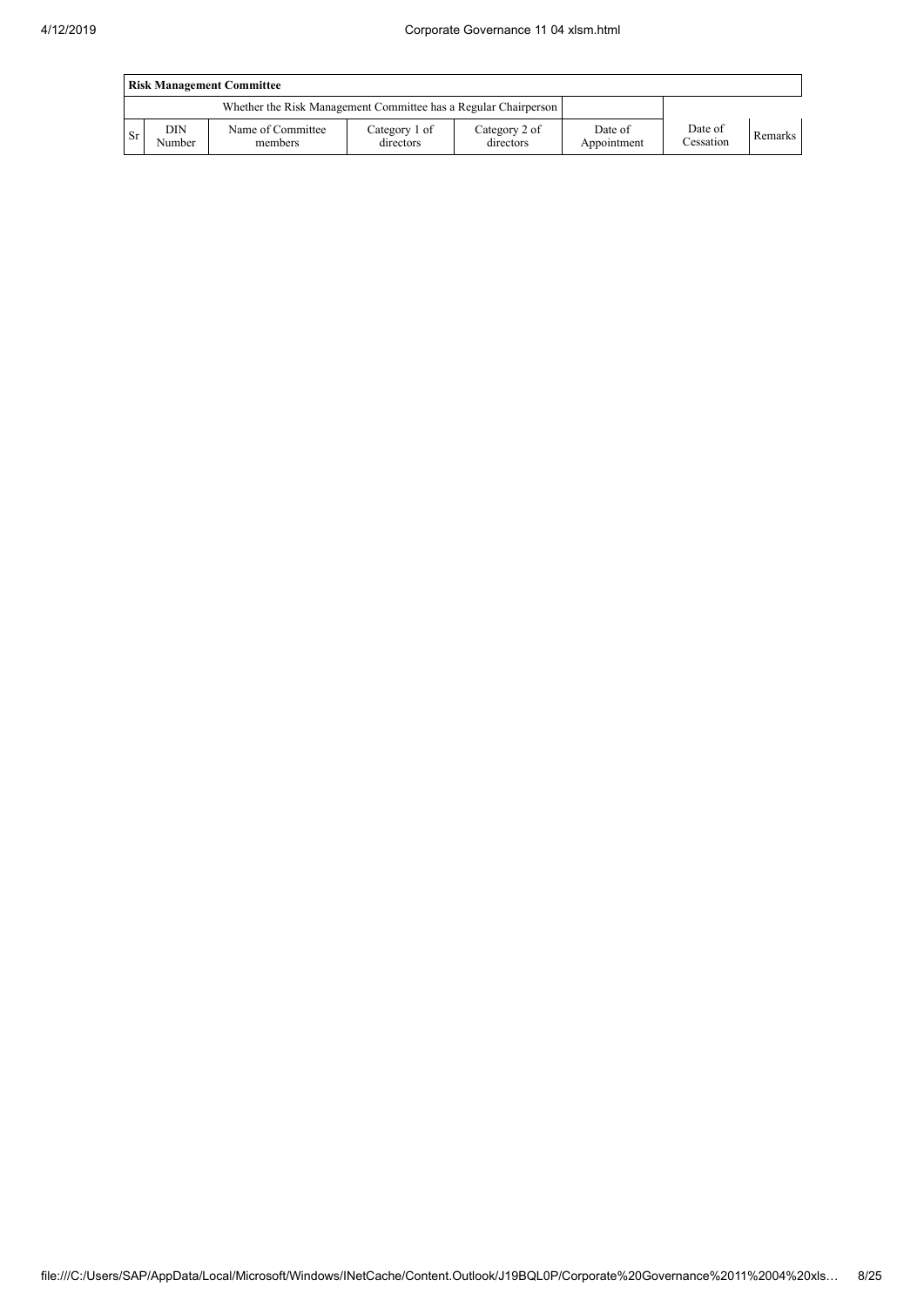|                | <b>Corporate Social Responsibility Committee</b>                                      |                                            |                                             |                |            |  |  |  |  |  |
|----------------|---------------------------------------------------------------------------------------|--------------------------------------------|---------------------------------------------|----------------|------------|--|--|--|--|--|
|                | Whether the Corporate Social Responsibility Committee has a Regular Chairperson   Yes |                                            |                                             |                |            |  |  |  |  |  |
| Sr.            | <b>DIN</b><br>Number                                                                  | Date of<br>Appointment                     | Date of<br>Cessation                        | <b>Remarks</b> |            |  |  |  |  |  |
|                | 00126774                                                                              | <b>HARNARAYAN</b><br>HANUMANBUX TAPARIA    | <b>Executive Director</b>                   | Chairperson    | 17-09-2015 |  |  |  |  |  |
| $\overline{2}$ | 00126892                                                                              | <b>DEVIPRASAD</b><br>KANHAIYALAL TAPARIA   | Non-Executive - Non<br>Independent Director | Member         | 27-09-2017 |  |  |  |  |  |
|                | 01352145                                                                              | <b>RAJEEV JUGALKISHOR</b><br><b>MUNDRA</b> | Non-Executive - Independent<br>Director     | Member         | 11-02-2019 |  |  |  |  |  |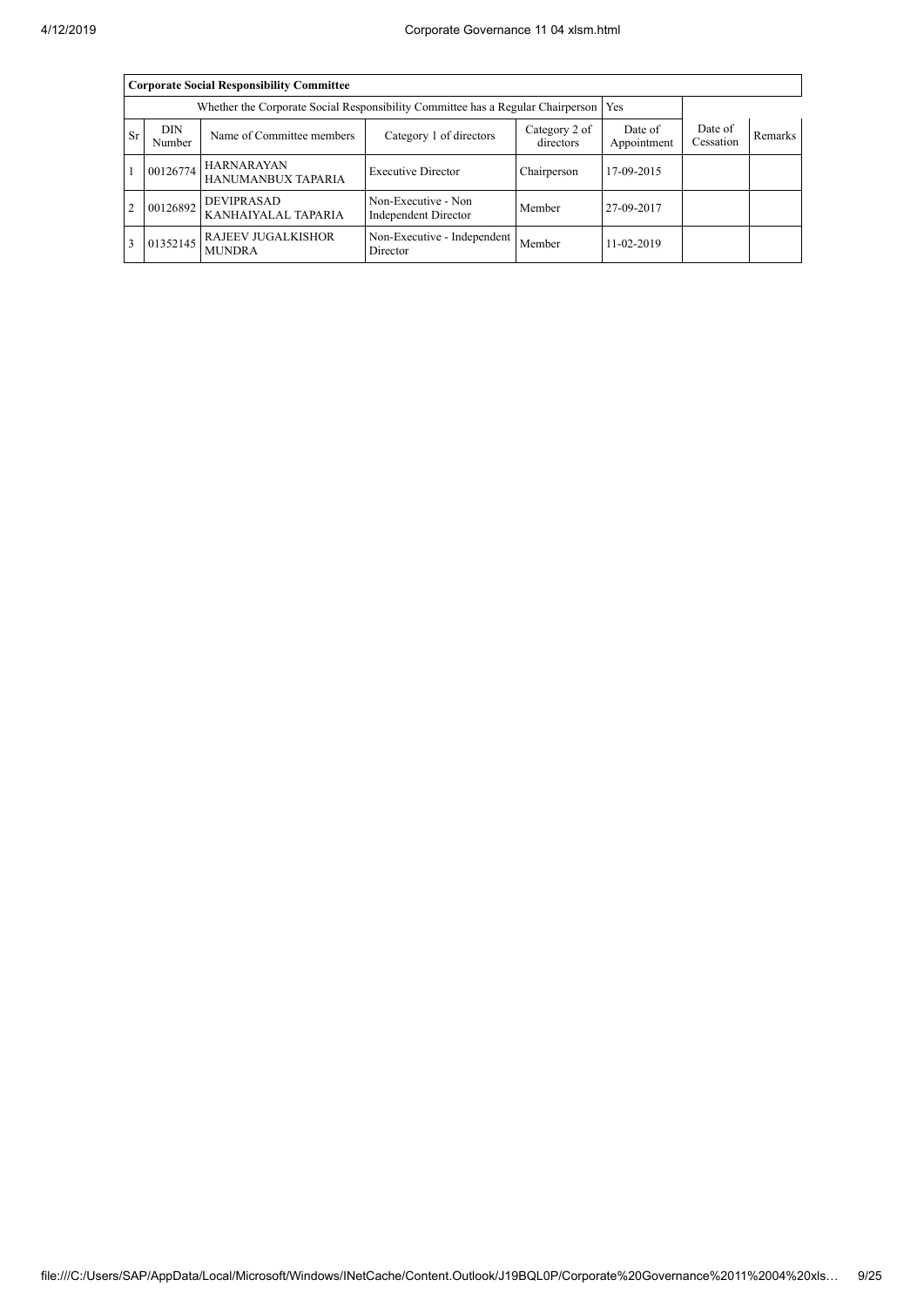| <b>Other Committee</b> |                                                                                                                                     |  |  |  |  |  |  |  |
|------------------------|-------------------------------------------------------------------------------------------------------------------------------------|--|--|--|--|--|--|--|
|                        | Sr   DIN Number   Name of Committee members   Name of other committee   Category 1 of directors   Category 2 of directors   Remarks |  |  |  |  |  |  |  |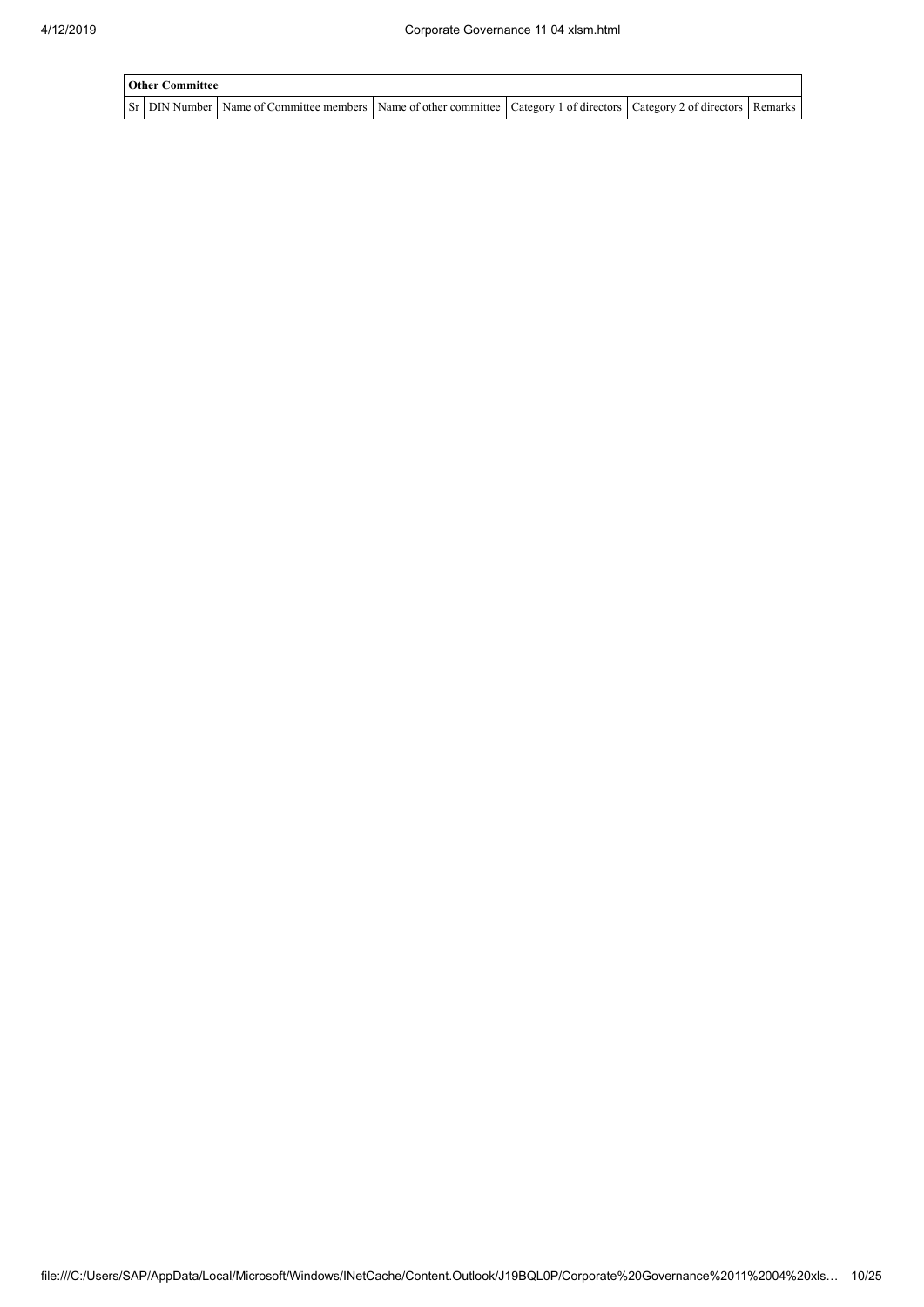$\mathbf{r}$ 

|                | Annexure 1                                                       |                                                         |                                                                |                                 |  |  |  |  |  |  |
|----------------|------------------------------------------------------------------|---------------------------------------------------------|----------------------------------------------------------------|---------------------------------|--|--|--|--|--|--|
|                | <b>Annexure 1</b>                                                |                                                         |                                                                |                                 |  |  |  |  |  |  |
|                | <b>III. Meeting of Board of Directors</b>                        |                                                         |                                                                |                                 |  |  |  |  |  |  |
|                | Disclosure of notes on meeting of board of directors explanatory |                                                         |                                                                |                                 |  |  |  |  |  |  |
| Sr             | Date(s) of meeting (if any) in the<br>previous quarter           | $Date(s)$ of meeting (if any) in<br>the current quarter | Maximum gap between any two<br>consecutive (in number of days) | Notes for not<br>providing Date |  |  |  |  |  |  |
| 03-11-2018     |                                                                  |                                                         |                                                                |                                 |  |  |  |  |  |  |
| $\overline{2}$ |                                                                  | 11-02-2019                                              |                                                                |                                 |  |  |  |  |  |  |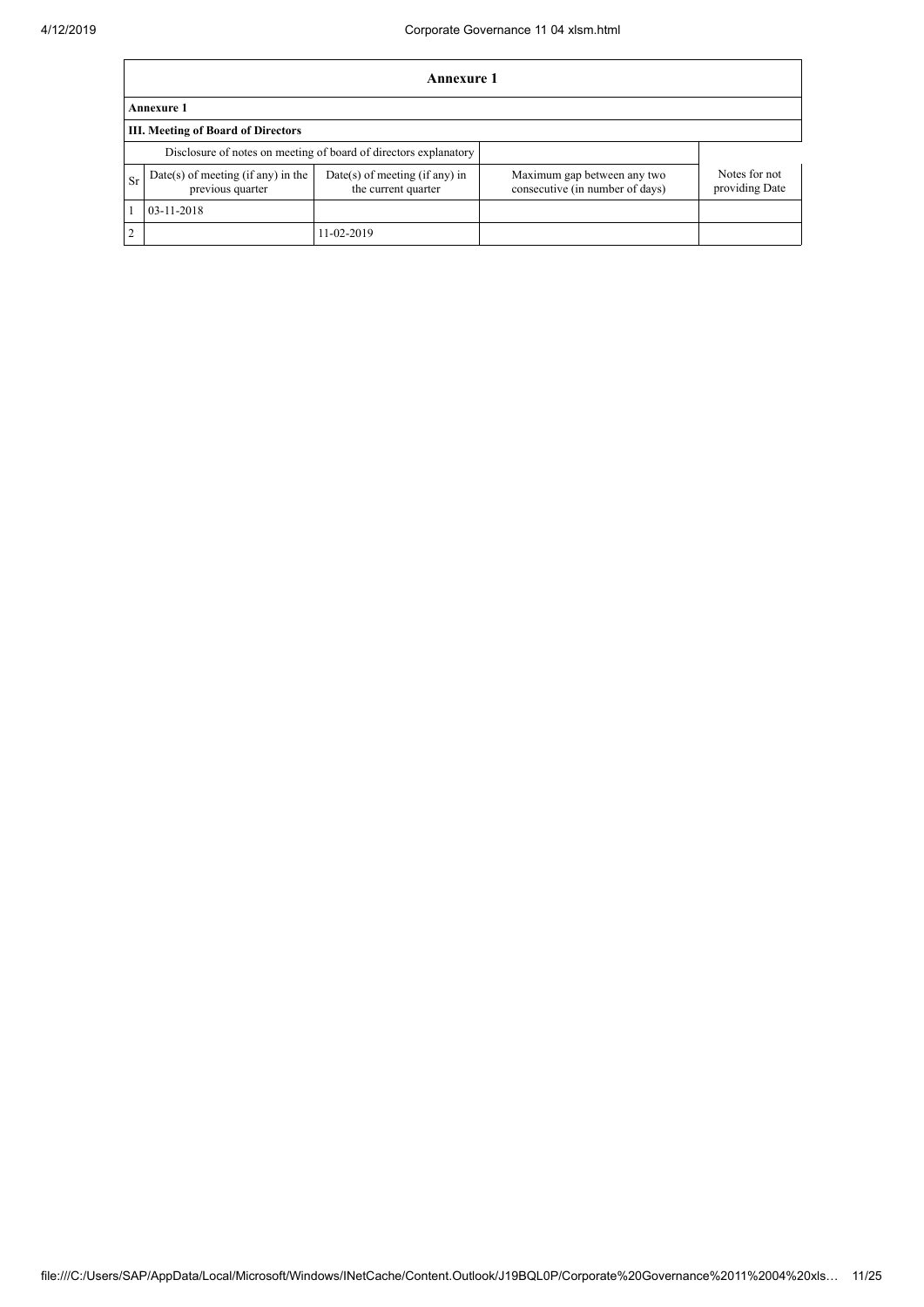|                         | <b>Annexure 1</b>                                  |                                                                           |                                                        |                                 |                                                                              |                                                                                  |                               |                                                                                                                                           |  |  |  |
|-------------------------|----------------------------------------------------|---------------------------------------------------------------------------|--------------------------------------------------------|---------------------------------|------------------------------------------------------------------------------|----------------------------------------------------------------------------------|-------------------------------|-------------------------------------------------------------------------------------------------------------------------------------------|--|--|--|
|                         | <b>IV. Meeting of Committees</b>                   |                                                                           |                                                        |                                 |                                                                              |                                                                                  |                               |                                                                                                                                           |  |  |  |
|                         |                                                    |                                                                           |                                                        |                                 |                                                                              |                                                                                  |                               |                                                                                                                                           |  |  |  |
| <b>Sr</b>               | Name of<br>Committee                               | $Date(s)$ of<br>meeting of the<br>committee in<br>the relevant<br>quarter | Whether<br>requirement<br>of Quorum<br>met<br>(Yes/No) | Requirement<br>of Quorum<br>met | $Date(s)$ of<br>meeting of<br>the<br>committee in<br>the previous<br>quarter | Maximum gap<br>between any<br>two consecutive<br>meetings (in<br>number of days) | Name of<br>other<br>committee | Reson for not providing<br>date                                                                                                           |  |  |  |
| $\mathbf{1}$            | Audit<br>Committee                                 | 11-02-2019                                                                | Yes                                                    |                                 | $03 - 11 - 2018$                                                             | 99                                                                               |                               |                                                                                                                                           |  |  |  |
| $\overline{2}$          | Nomination<br>and<br>remuneration<br>committee     | 11-02-2019                                                                | Yes                                                    |                                 | $03 - 11 - 2018$                                                             | 99                                                                               |                               |                                                                                                                                           |  |  |  |
| $\overline{\mathbf{3}}$ | Corporate<br>Social<br>Responsibility<br>Committee | $11-02-2019$                                                              | Yes                                                    |                                 |                                                                              | 183                                                                              |                               | THE CSR COMMITTEE<br><b>MEETING HELD ON 11-</b><br>08-2018 AS THE XBRL<br><b>CELL ONLY ACCEPT</b><br>THE PREVIOUS<br><b>OUARTER DATE.</b> |  |  |  |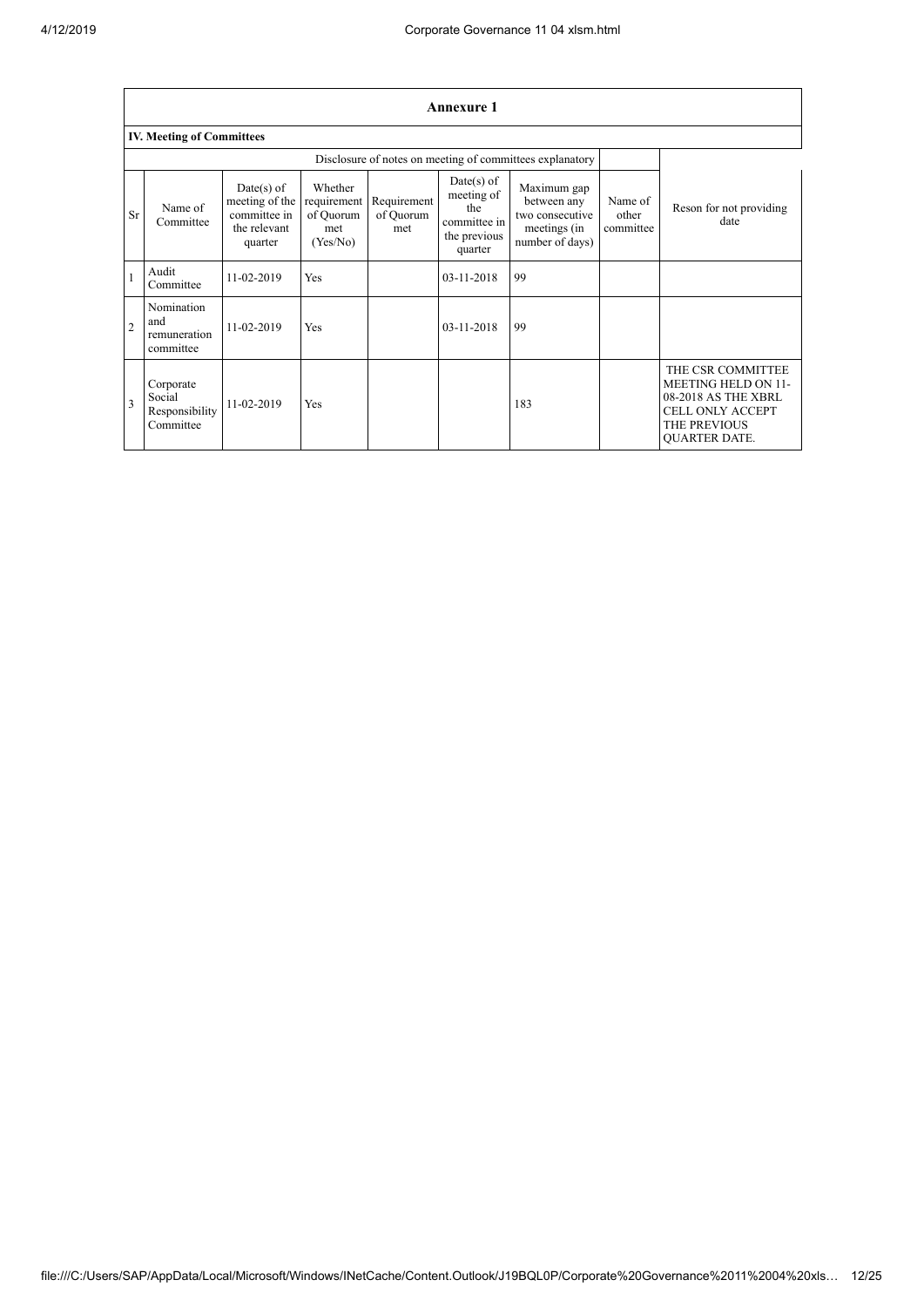|   | Annexure 1                                                                                                |                                  |                                                                    |  |  |
|---|-----------------------------------------------------------------------------------------------------------|----------------------------------|--------------------------------------------------------------------|--|--|
|   | V. Related Party Transactions                                                                             |                                  |                                                                    |  |  |
|   | Subject                                                                                                   | Compliance status<br>(Yes/No/NA) | If status is "No" details of non-<br>compliance may be given here. |  |  |
|   | Whether prior approval of audit committee obtained                                                        | <b>NA</b>                        |                                                                    |  |  |
| 2 | Whether shareholder approval obtained for material RPT                                                    | NA.                              |                                                                    |  |  |
| 3 | Whether details of RPT entered into pursuant to omnibus approval<br>have been reviewed by Audit Committee | NА                               |                                                                    |  |  |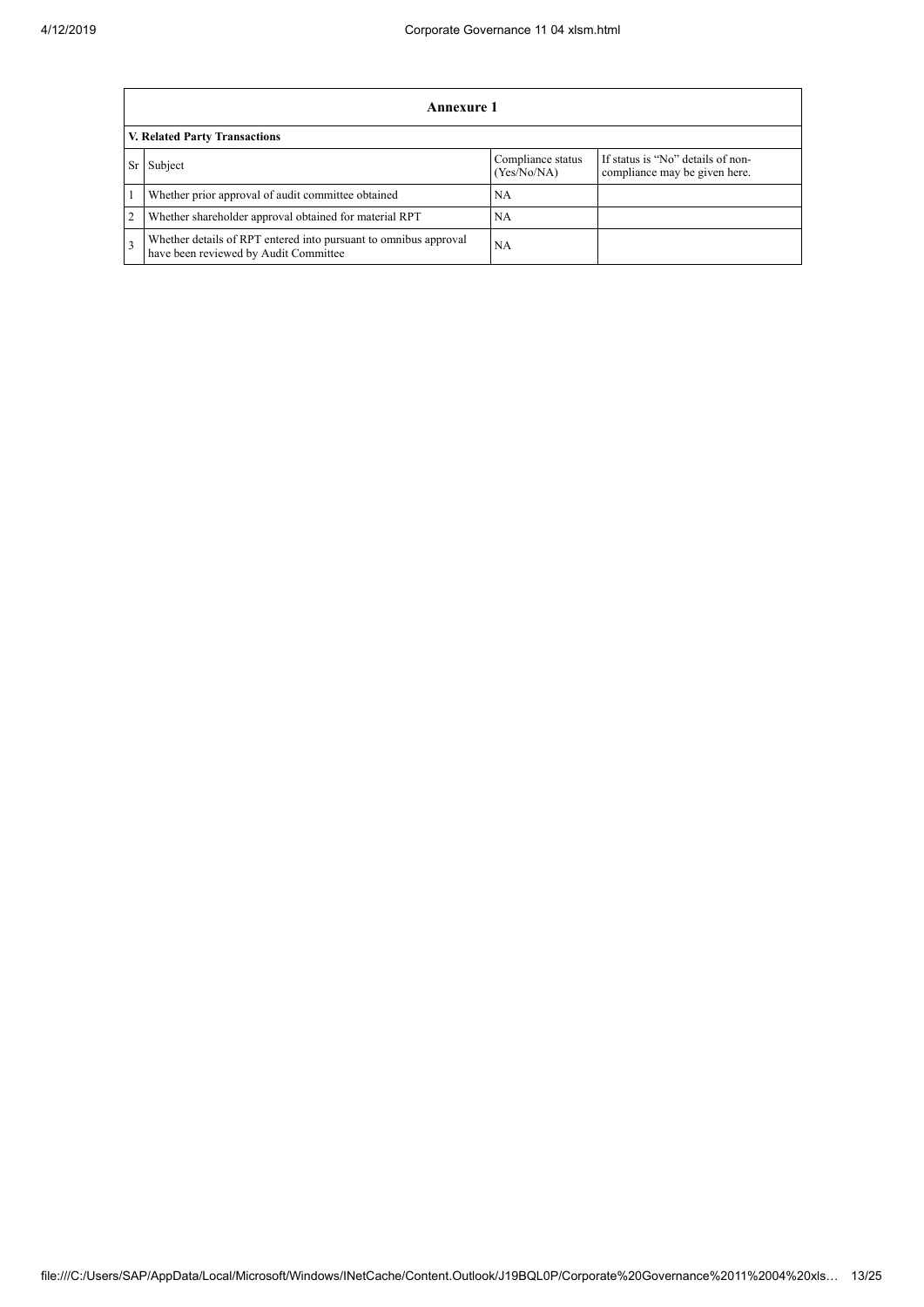|                | Annexure 1                                                                                                                                                                                                      |                               |  |  |
|----------------|-----------------------------------------------------------------------------------------------------------------------------------------------------------------------------------------------------------------|-------------------------------|--|--|
|                | <b>VI. Affirmations</b>                                                                                                                                                                                         |                               |  |  |
| Sr I           | Subject                                                                                                                                                                                                         | Compliance<br>status (Yes/No) |  |  |
| $\mathbf{1}$   | The composition of Board of Directors is in terms of SEBI (Listing obligations and disclosure requirements)<br>Regulations, 2015                                                                                | Yes                           |  |  |
| $\overline{2}$ | The composition of the following committees is in terms of SEBI(Listing obligations and disclosure requirements)<br>Regulations, 2015 a. Audit Committee                                                        | Yes                           |  |  |
| 3              | The composition of the following committees is in terms of SEBI(Listing obligations and disclosure requirements)<br>Regulations, 2015. b. Nomination & remuneration committee                                   | <b>Yes</b>                    |  |  |
| $\overline{4}$ | The composition of the following committees is in terms of SEBI(Listing obligations and disclosure requirements)<br>Regulations, 2015. c. Stakeholders relationship committee                                   | Yes                           |  |  |
| $\overline{5}$ | The composition of the following committees is in terms of SEBI(Listing obligations and disclosure requirements)<br>Regulations, 2015. d. Risk management committee (applicable to the top 100 listed entities) | <b>NA</b>                     |  |  |
| 6              | The committee members have been made aware of their powers, role and responsibilities as specified in SEBI<br>(Listing obligations and disclosure requirements) Regulations, 2015.                              | Yes                           |  |  |
| $\overline{7}$ | The meetings of the board of directors and the above committees have been conducted in the manner as specified in<br>SEBI (Listing obligations and disclosure requirements) Regulations, 2015.                  | Yes                           |  |  |
| 8              | This report and/or the report submitted in the previous quarter has been placed before Board of Directors.                                                                                                      | Yes                           |  |  |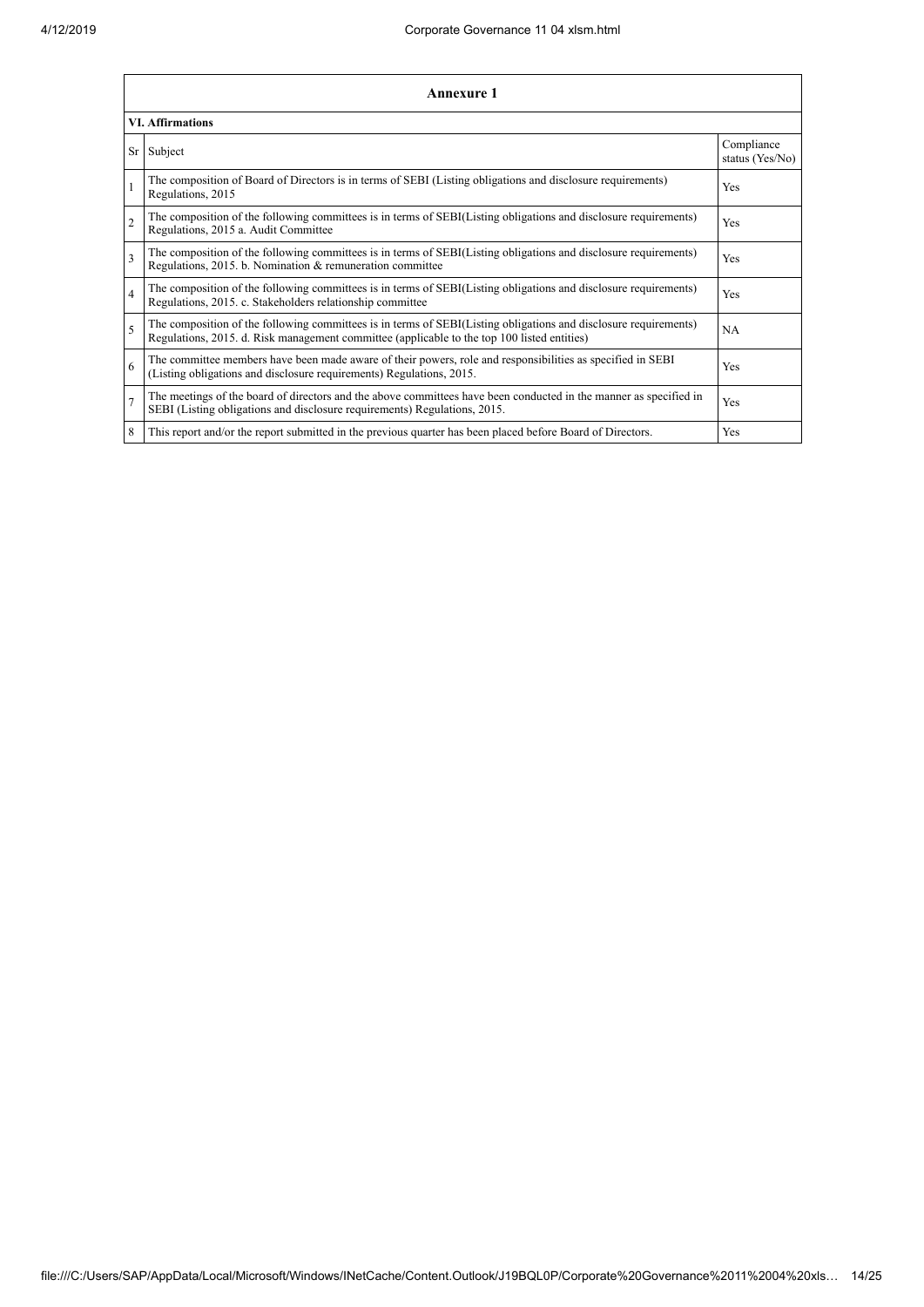|           |                   | <b>Annexure 1</b>  |
|-----------|-------------------|--------------------|
| <b>Sr</b> | Subject           | Compliance status  |
|           | Name of signatory | I SIVARAMAKRISHNAN |
| 2         | Designation       | Director           |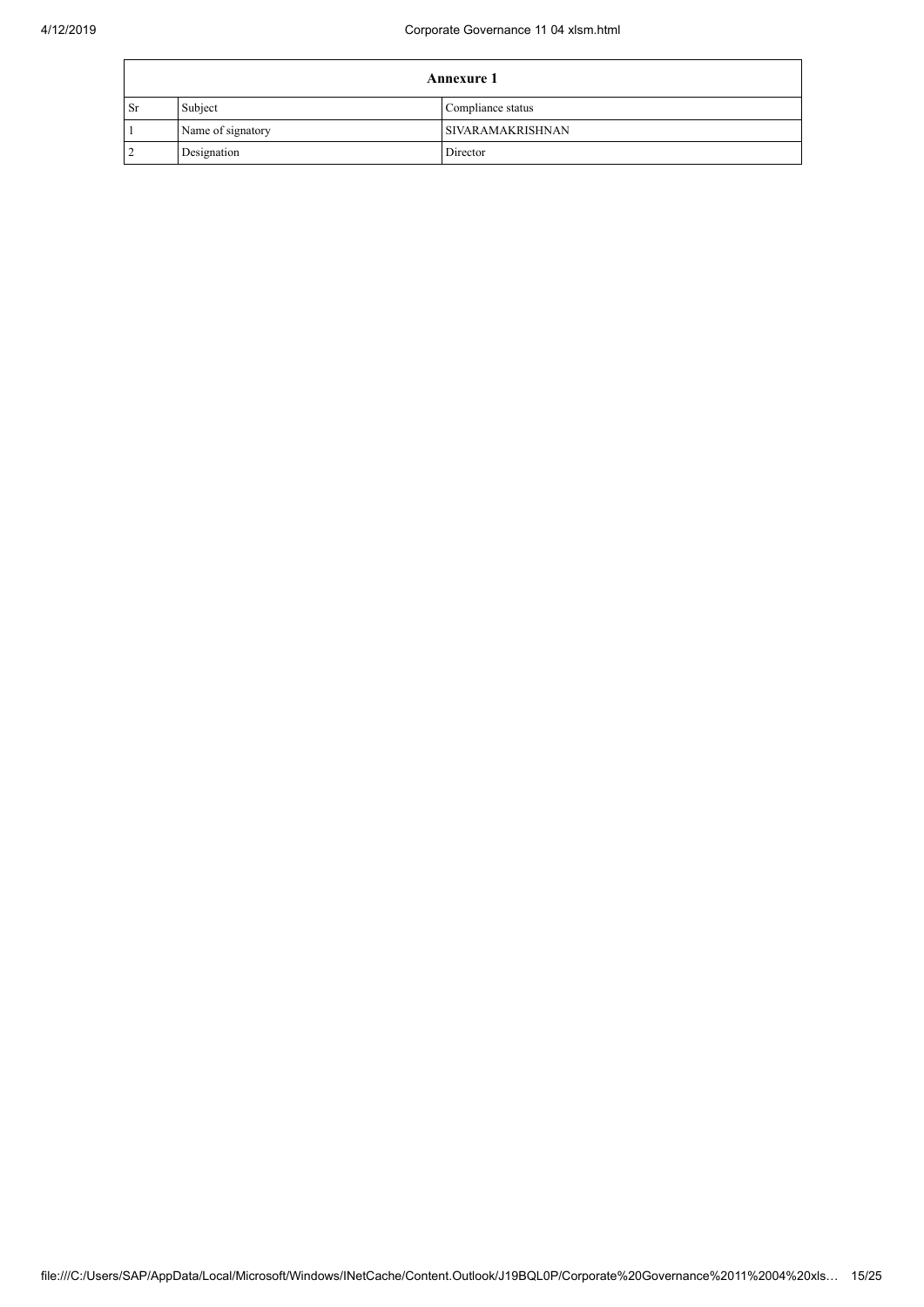|                | <b>Annexure II</b>                                                         |                                  |                                                                                                                 |                      |  |
|----------------|----------------------------------------------------------------------------|----------------------------------|-----------------------------------------------------------------------------------------------------------------|----------------------|--|
|                |                                                                            |                                  | Annexure II to be submitted by listed entity at the end of the financial year (for the whole of financial year) |                      |  |
|                | I. Disclosure on website in terms of Listing Regulations                   |                                  |                                                                                                                 |                      |  |
|                | Sr Item                                                                    | Compliance status<br>(Yes/No/NA) | If status is "No" details of non-<br>compliance may be given here.                                              | Web address          |  |
| 1              | Details of business                                                        | Yes                              |                                                                                                                 | www.tapariatools.com |  |
| $\overline{2}$ | Terms and conditions of appointment of<br>independent directors            | Yes                              |                                                                                                                 | www.tapariatools.com |  |
| $\mathbf{3}$   | Composition of various committees of board<br>of directors                 | Yes                              |                                                                                                                 | www.tapariatools.com |  |
| $\overline{4}$ | Code of conduct of board of directors and<br>senior management personnel   | Yes                              |                                                                                                                 | www.tapariatools.com |  |
| 5              | Details of establishment of vigil mechanism/<br>Whistle Blower policy      | Yes                              |                                                                                                                 | www.tapariatools.com |  |
| 6              | Criteria of making payments to non-executive<br>directors                  | Yes                              |                                                                                                                 | www.tapariatools.com |  |
|                | Policy on dealing with related party<br>transactions                       | Yes                              |                                                                                                                 | www.tapariatools.com |  |
| 8              | Policy for determining 'material' subsidiaries                             | Yes                              |                                                                                                                 | www.tapariatools.com |  |
| $\mathbf Q$    | Details of familiarization programmes<br>imparted to independent directors | Yes                              |                                                                                                                 | www.tapariatools.com |  |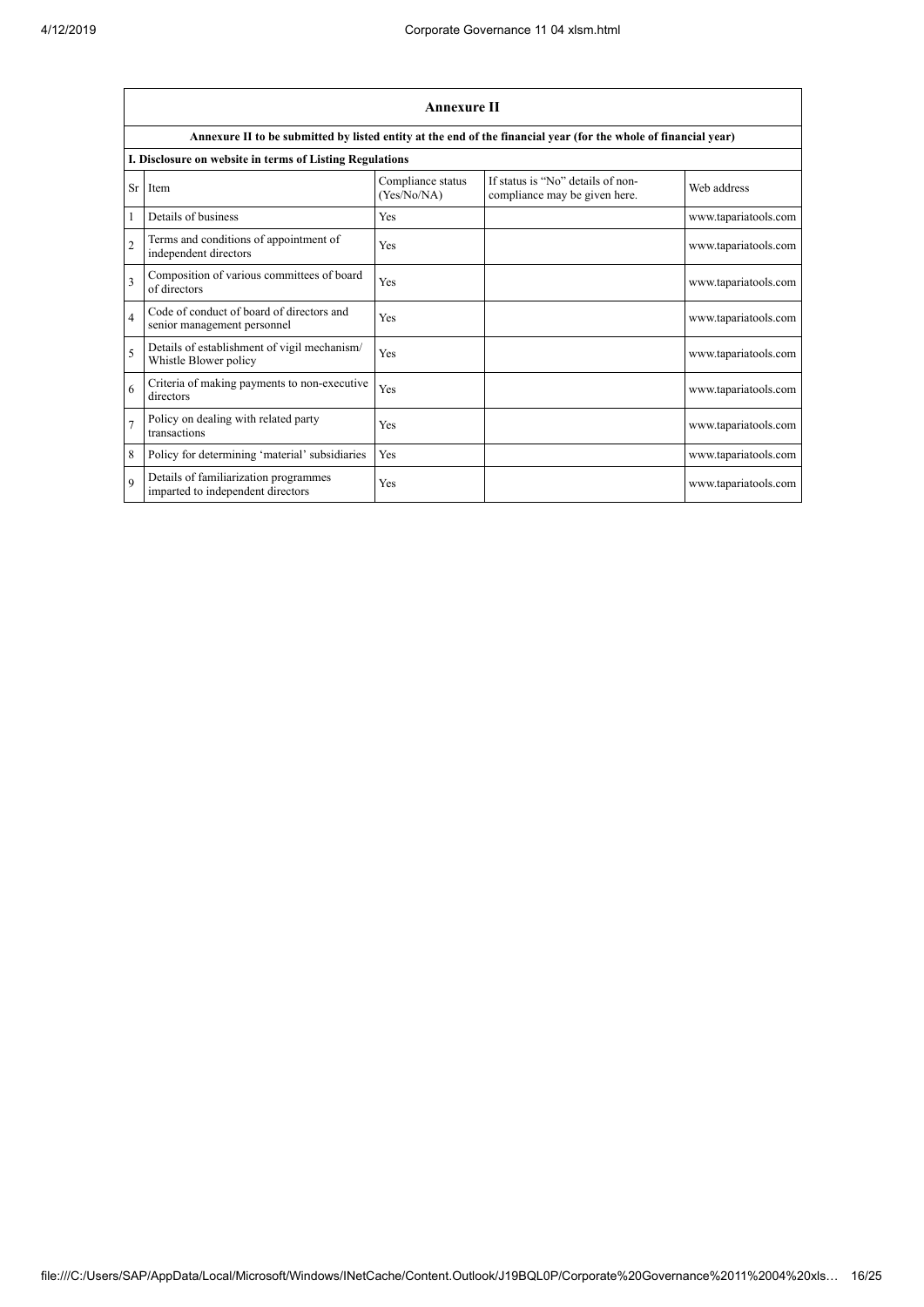|    | <b>Annexure II</b>                                                                                                                            |                                     |                                                                      |                      |  |
|----|-----------------------------------------------------------------------------------------------------------------------------------------------|-------------------------------------|----------------------------------------------------------------------|----------------------|--|
|    | Annexure II to be submitted by listed entity at the end of the financial year (for the whole of financial year)                               |                                     |                                                                      |                      |  |
|    | I. Disclosure on website in terms of Listing Regulations                                                                                      |                                     |                                                                      |                      |  |
| Sr | Item                                                                                                                                          | Compliance<br>status<br>(Yes/No/NA) | If status is "No" details of<br>non-compliance may be<br>given here. | Web address          |  |
| 10 | Contact information of the designated officials of the listed<br>entity who are responsible for assisting and handling investor<br>grievances | Yes                                 |                                                                      | www.tapariatools.com |  |
| 11 | email address for grievance redressal and other relevant<br>details                                                                           | Yes                                 |                                                                      | www.tapariatools.com |  |
| 12 | Financial results                                                                                                                             | <b>Yes</b>                          |                                                                      | www.tapariatools.com |  |
| 13 | Shareholding pattern                                                                                                                          | Yes                                 |                                                                      | www.tapariatools.com |  |
| 14 | Details of agreements entered into with the media companies<br>and/or their associates                                                        | Yes                                 |                                                                      | www.tapariatools.com |  |
|    | 15 New name and the old name of the listed entity                                                                                             | <b>Yes</b>                          |                                                                      | www.tapariatools.com |  |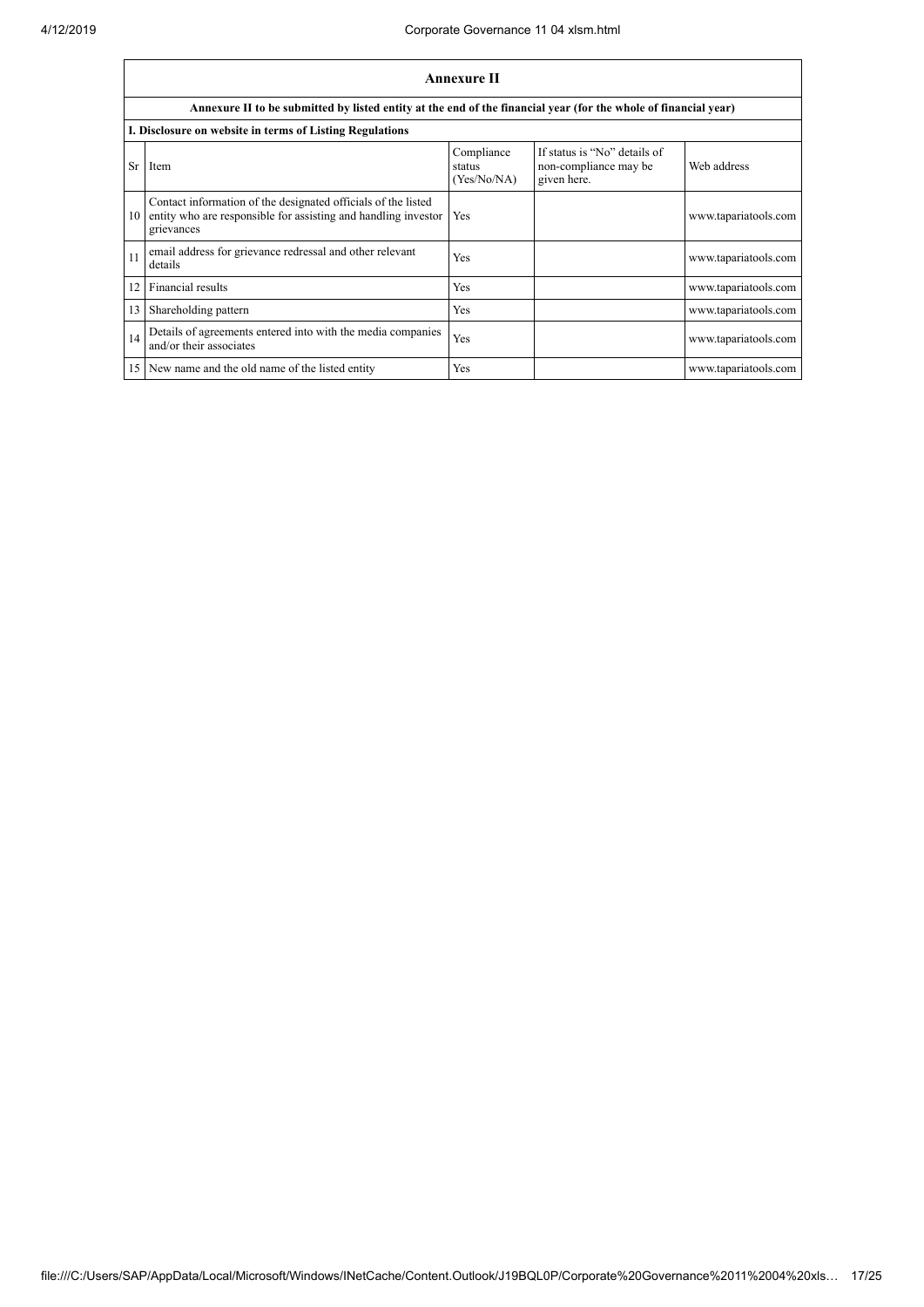|                | Annexure II                                                                                                          |                      |                                     |                                                                    |  |
|----------------|----------------------------------------------------------------------------------------------------------------------|----------------------|-------------------------------------|--------------------------------------------------------------------|--|
|                | <b>II. Annual Affirmations</b>                                                                                       |                      |                                     |                                                                    |  |
| Sr             | Particulars                                                                                                          | Regulation<br>Number | Compliance<br>status<br>(Yes/No/NA) | If status is "No" details of non-<br>compliance may be given here. |  |
| $\mathbf{1}$   | Independent director(s) have been appointed in terms of<br>specified criteria of 'independence' and/or 'eligibility' | 16(1)(b) &<br>25(6)  | Yes                                 |                                                                    |  |
| $\overline{2}$ | Board composition                                                                                                    | 17(1)                | Yes                                 |                                                                    |  |
| 3              | Meeting of Board of directors                                                                                        | 17(2)                | Yes                                 |                                                                    |  |
| $\overline{4}$ | Review of Compliance Reports                                                                                         | 17(3)                | Yes                                 |                                                                    |  |
| 5              | Plans for orderly succession for appointments                                                                        | 17(4)                | Yes                                 |                                                                    |  |
| 6              | Code of Conduct                                                                                                      | 17(5)                | Yes                                 |                                                                    |  |
| $\overline{7}$ | Fees/compensation                                                                                                    | 17(6)                | <b>NA</b>                           |                                                                    |  |
| 8              | Minimum Information                                                                                                  | 17(7)                | Yes                                 |                                                                    |  |
| $\overline{9}$ | Compliance Certificate                                                                                               | 17(8)                | Yes                                 |                                                                    |  |
|                | 10 Risk Assessment & Management                                                                                      | 17(9)                | Yes                                 |                                                                    |  |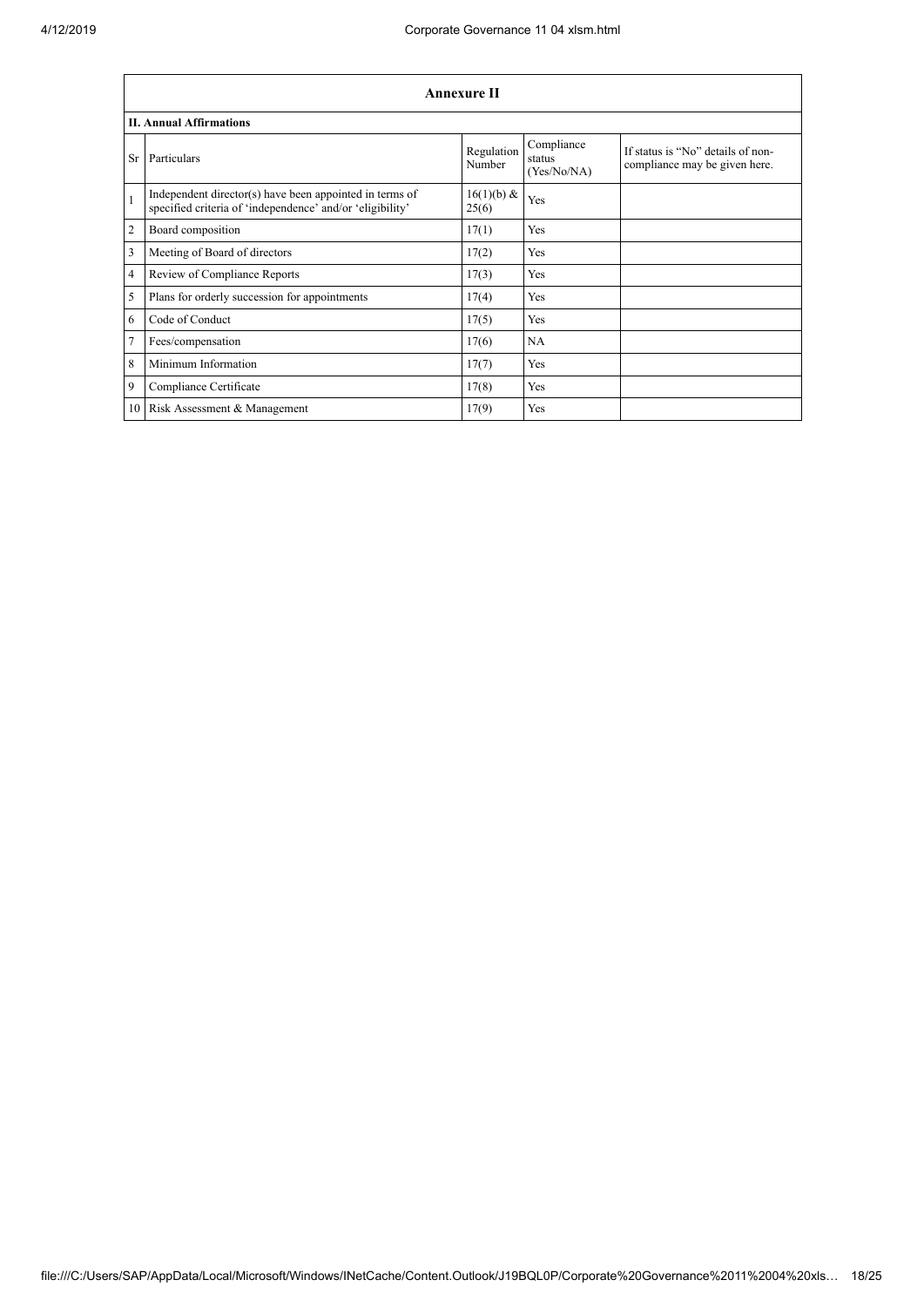|           | <b>Annexure II</b>                                                                 |                               |                                  |                                                                    |  |
|-----------|------------------------------------------------------------------------------------|-------------------------------|----------------------------------|--------------------------------------------------------------------|--|
|           | <b>II. Annual Affirmations</b>                                                     |                               |                                  |                                                                    |  |
| <b>Sr</b> | Particulars                                                                        | Regulation<br>Number          | Compliance status<br>(Yes/No/NA) | If status is "No" details of non-<br>compliance may be given here. |  |
| 11        | Performance Evaluation of Independent Directors                                    | 17(10)                        | Yes                              |                                                                    |  |
| 12        | Composition of Audit Committee                                                     | 18(1)                         | Yes                              |                                                                    |  |
| 13        | Meeting of Audit Committee                                                         | 18(2)                         | Yes                              |                                                                    |  |
| 14        | Composition of nomination & remuneration<br>committee                              | 19(1) & (2)                   | Yes                              |                                                                    |  |
| 15        | Composition of Stakeholder Relationship<br>Committee                               | 20(1) & (2)                   | Yes                              |                                                                    |  |
| 16        | Composition and role of risk management<br>committee                               | 21(1), (2), (3),<br>(4)       | Yes                              |                                                                    |  |
| 17        | Vigil Mechanism                                                                    | 22                            | Yes                              |                                                                    |  |
| 18        | Policy for related party Transaction                                               | 23(1), (5), (6),<br>(7) & (8) | Yes                              |                                                                    |  |
| 19        | Prior or Omnibus approval of Audit Committee for<br>all related party transactions | 23(2), (3)                    | <b>NA</b>                        |                                                                    |  |
|           | 20 Approval for material related party transactions                                | 23(4)                         | <b>NA</b>                        |                                                                    |  |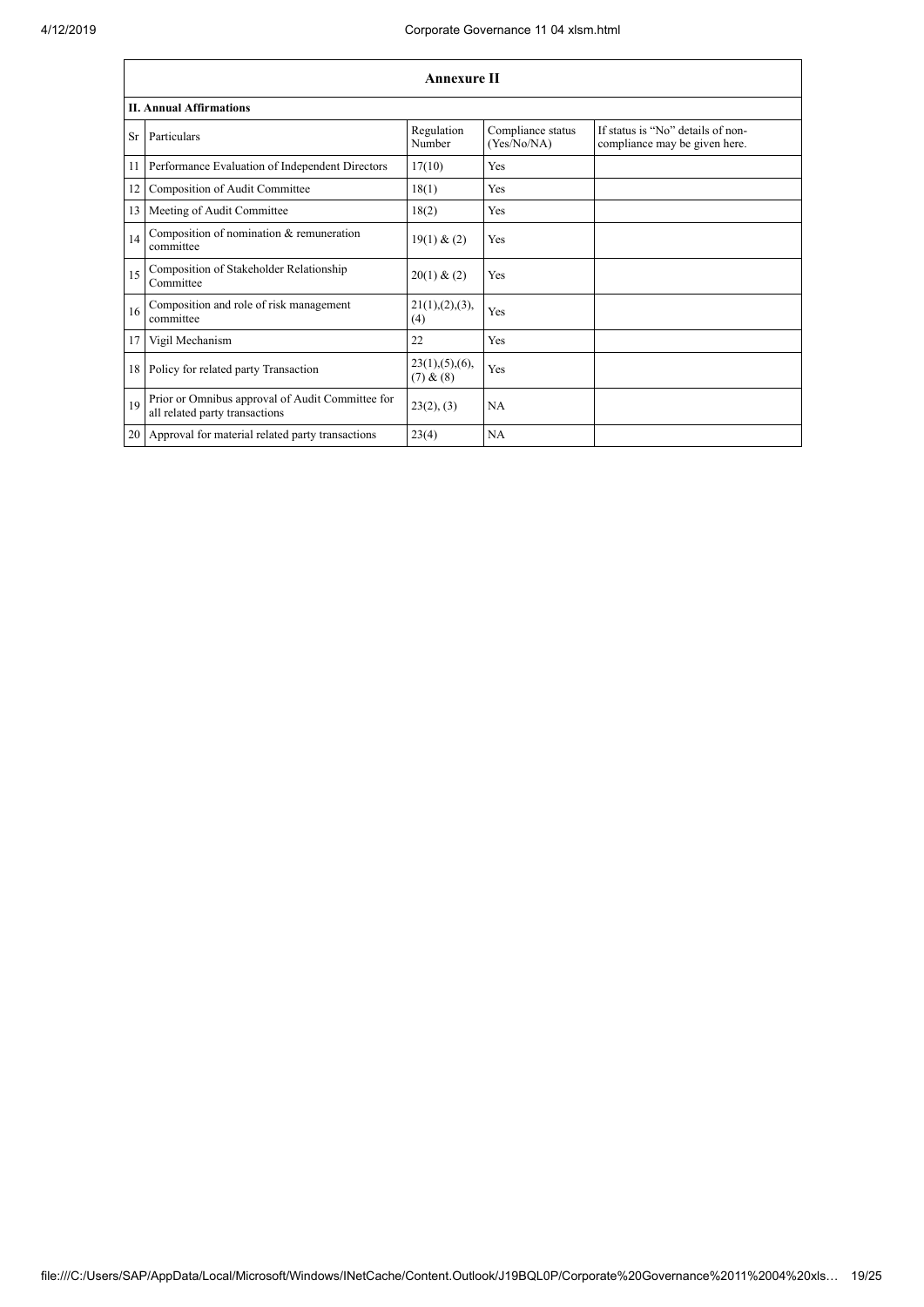|    | <b>Annexure II</b>                                                                                                   |                                       |                                     |                                                                    |
|----|----------------------------------------------------------------------------------------------------------------------|---------------------------------------|-------------------------------------|--------------------------------------------------------------------|
|    | <b>II. Annual Affirmations</b>                                                                                       |                                       |                                     |                                                                    |
| Sr | Particulars                                                                                                          | Regulation<br>Number                  | Compliance<br>status<br>(Yes/No/NA) | If status is "No" details of non-<br>compliance may be given here. |
| 21 | Composition of Board of Directors of unlisted material Subsidiary                                                    | 24(1)                                 | NA                                  |                                                                    |
| 22 | Other Corporate Governance requirements with respect to<br>subsidiary of listed entity                               | 24(2), (3),<br>$(4)$ , $(5)$ &<br>(6) | <b>NA</b>                           |                                                                    |
| 23 | Maximum Directorship & Tenure                                                                                        | $25(1)$ &<br>(2)                      | Yes                                 |                                                                    |
| 24 | Meeting of independent directors                                                                                     | $25(3)$ &<br>(4)                      | Yes                                 |                                                                    |
| 25 | Familiarization of independent directors                                                                             | 25(7)                                 | Yes                                 |                                                                    |
| 26 | Memberships in Committees                                                                                            | 26(1)                                 | Yes                                 |                                                                    |
| 27 | Affirmation with compliance to code of conduct from members of<br>Board of Directors and Senior management personnel | 26(3)                                 | Yes                                 |                                                                    |
| 28 | Disclosure of Shareholding by Non-Executive Directors                                                                | 26(4)                                 | Yes                                 |                                                                    |
| 29 | Policy with respect to Obligations of directors and senior<br>management                                             | $26(2)$ &<br>26(5)                    | Yes                                 |                                                                    |
|    | Any other information to be provided - Add Notes                                                                     |                                       |                                     |                                                                    |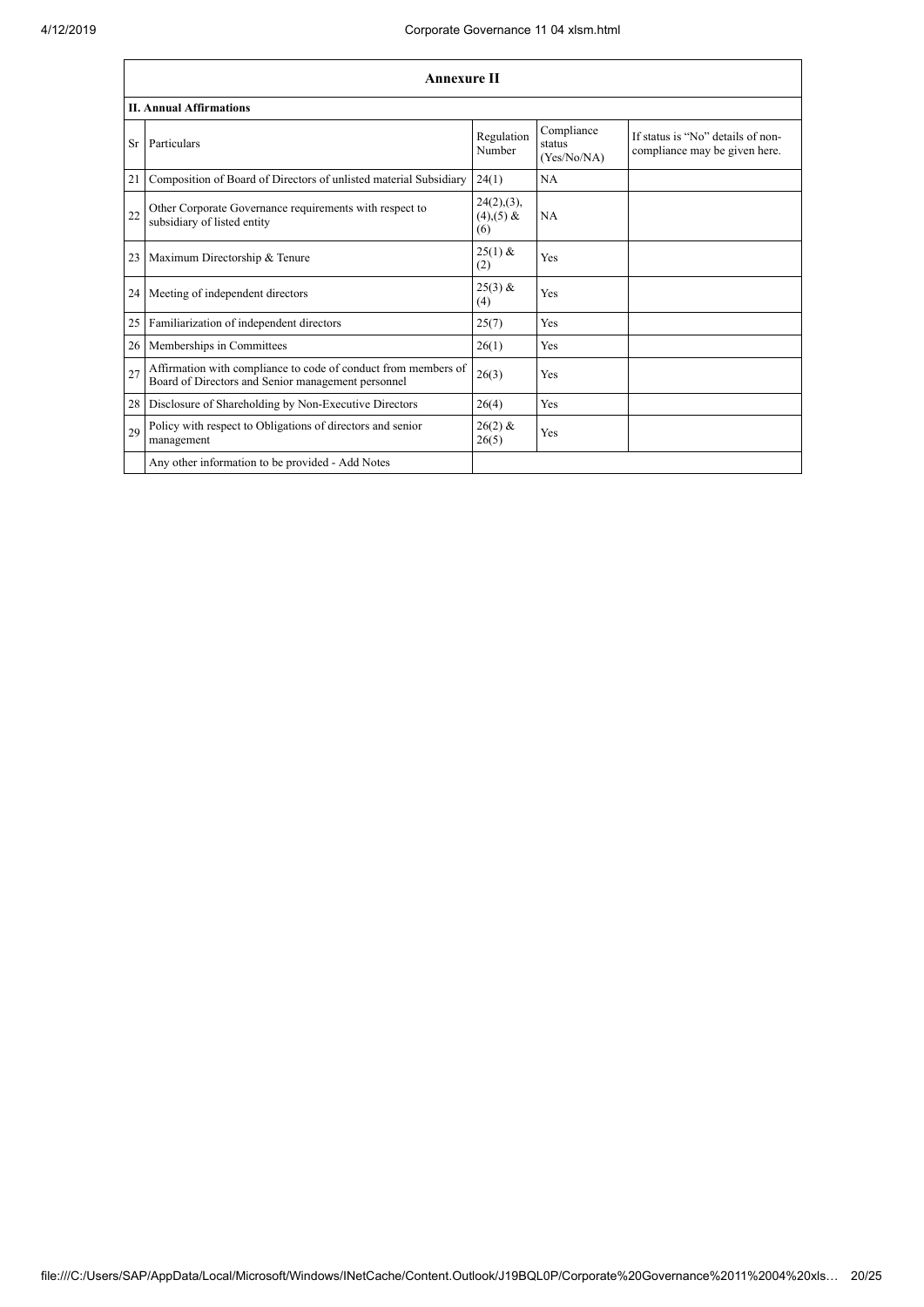|        | <b>Annexure II</b> |                         |  |
|--------|--------------------|-------------------------|--|
|        | Name of signatory  | <b>SIVARAMAKRISHNAN</b> |  |
| $\sim$ | Designation        | Director                |  |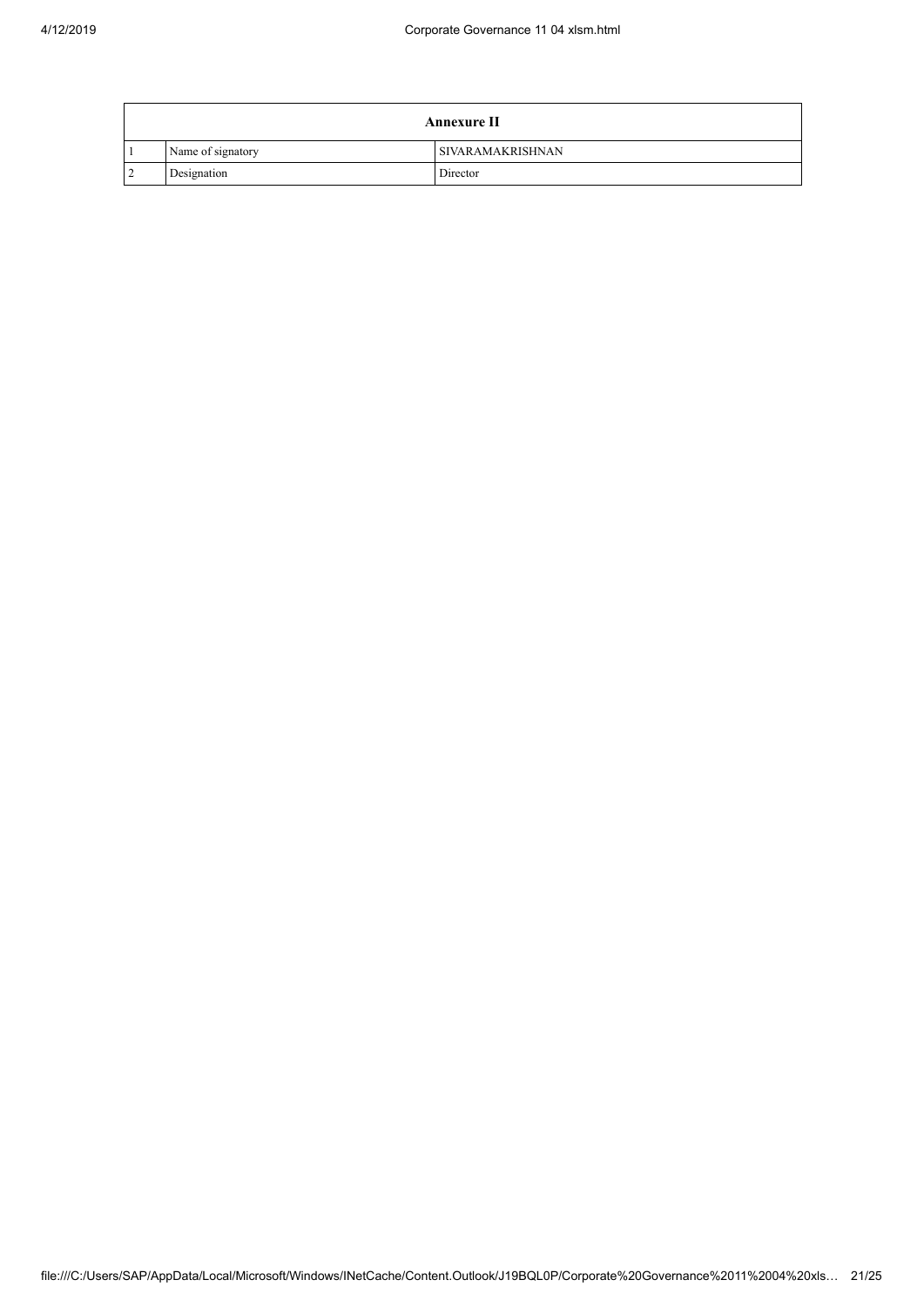| Annexure II                                                                                                                                                           |                                         |  |  |
|-----------------------------------------------------------------------------------------------------------------------------------------------------------------------|-----------------------------------------|--|--|
| <b>III.</b> Affirmations                                                                                                                                              |                                         |  |  |
| <b>Particulars</b><br>-Sr I                                                                                                                                           | <b>Compliance status</b><br>(Yes/No/NA) |  |  |
| The Listed Entity has approved Material Subsidiary Policy and the Corporate Governance requirements with<br>respect to subsidiary of Listed Entity have been complied | NA                                      |  |  |
| Any other information to be provided                                                                                                                                  |                                         |  |  |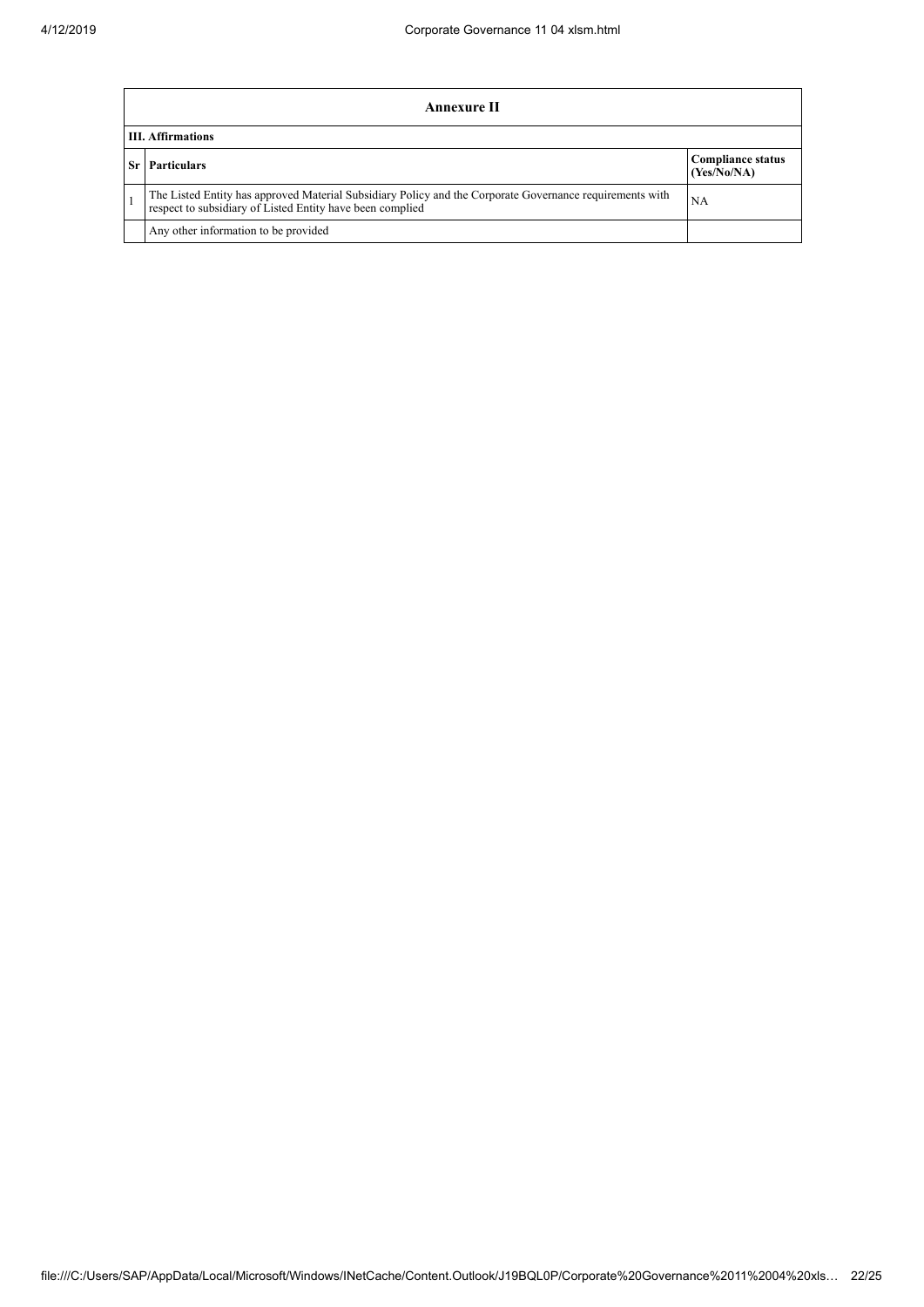|        | <b>Annexure II</b> |                         |  |
|--------|--------------------|-------------------------|--|
|        | Name of signatory  | <b>SIVARAMAKRISHNAN</b> |  |
| $\sim$ | Designation        | Director                |  |